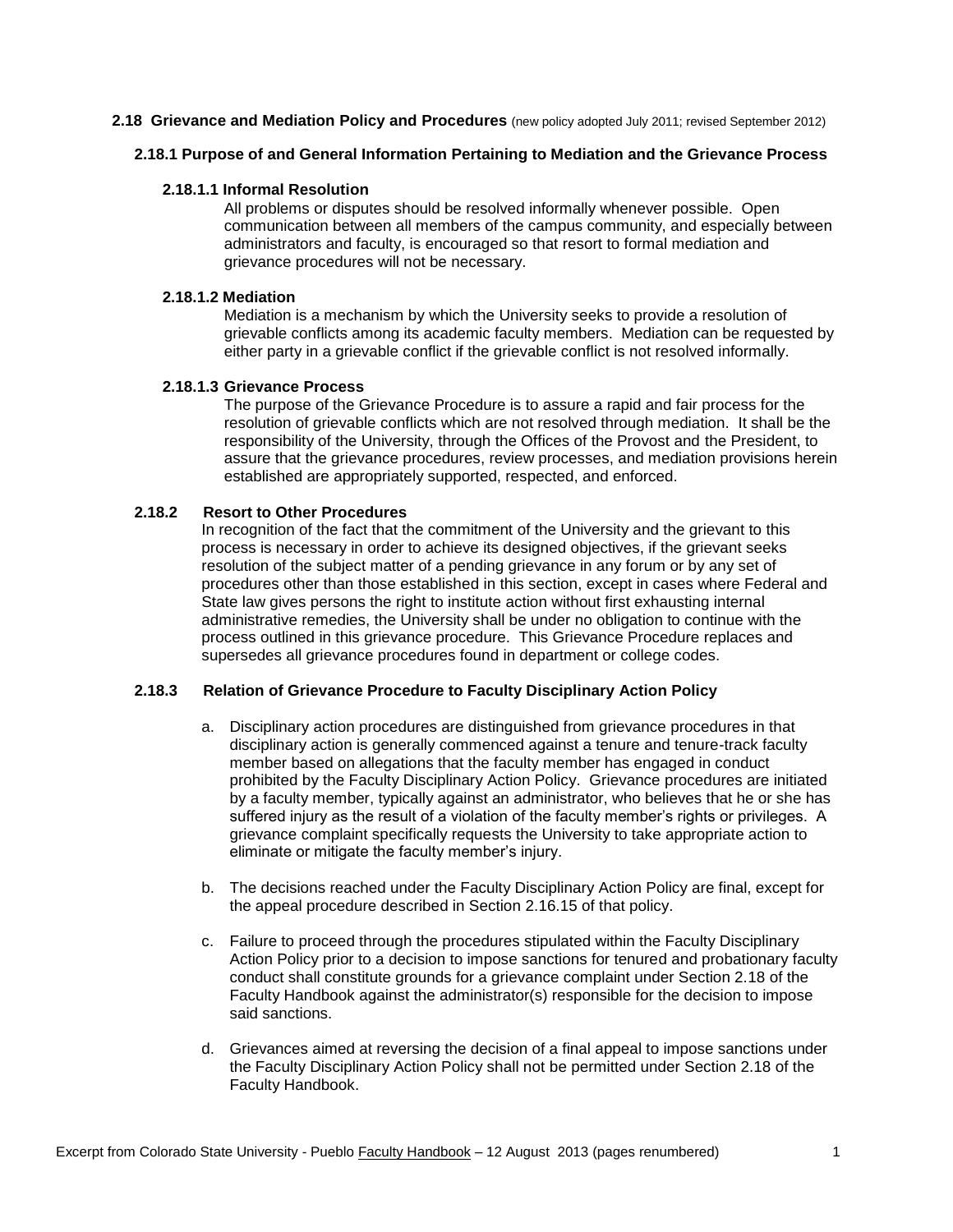- e. Allegations that specific provisions of this Faculty Disciplinary Action Policy were violated during disciplinary proceedings shall not constitute grounds for a grievance under Section 2.18 of the Faculty Handbook, but shall receive due consideration at the appeal level specified in Section 2.16.15 of the Faculty Disciplinary Action Policy.
- f. If the Provost recommends dismissal of a tenure or tenure-track faculty member under the Faculty Disciplinary Action Policy and the President concurs with the Provost's recommendation, the hearing conducted under Section 2.16.15 of the Faculty Disciplinary Action Policy shall serve the role of the Grievance Hearing Committee specified in Section 2.17.4 of the Dismissal Procedures. In these cases, the respondent shall maintain the right to appeal the President's decision to dismiss to the Board of Governors of the Colorado State University System in accordance with the provisions of Section 2.17.4.

# **2.18.4 Relation of Grievance Procedure to Affirmative Action, Equal Opportunity and Non-Discrimination Policy**

- a. The Affirmative Action, Equal Opportunity and Non-Discrimination Policy is distinguished from the Grievance contained in Section 2.18 in that the Affirmative Action Board maintains responsibility for the development and implementation of policies and procedures related to affirmative action, equal opportunity, and nondiscrimination. (See Section 2.7.1.2 of the Faculty Handbook.)
- b. Internal University procedures appropriate for filing allegations of unlawful harassment, discrimination, or retaliation should be followed before any action is taken pursuant to the Grievance Process contained in Section 2.18. Information concerning these procedures is available from the office of the Director of AA/EEO.

# **2.18.5 Relation of Grievance Procedure to Dismissal and Termination Procedures**

- a. Per the provisions of Section 2.17.4 (Dismissal), a Provost recommendation to dismiss tenured or probationary faculty is only allowed for one of the following reasons:
	- i. professional incompetence that is documented by a Cumulative Performance Review (see Section 2.9.3), and in spite of prior efforts at remediation of performance; in such cases, the faculty member is entitled to a Grievance Hearing Review under the provisions of Section 2.18.
	- ii. continuing record of neglect of duties or responsibilities or sustained record of deliberate violation of the rights of others, despite the imposition of sanctions and efforts at correction or remediation of conduct through the Faculty Disciplinary Action Policy; in such cases, a Faculty Disciplinary Action Review Hearing will be conducted under the provisions of Section 2.16.13 of the Faculty Disciplinary Action Policy.
	- iii. conduct which endangers the safety or well-being of the faculty member or other members of the University community, or which substantially impairs or substantially disrupts the normal functions of the University; in such cases, a Faculty Disciplinary Action Review Hearing will be conducted under the provisions of Section 2.16.13 of the Faculty Disciplinary Action Policy.
	- iv. conviction of a felony; in such cases, a Faculty Disciplinary Action Review Hearing will be conducted under the provisions of Section 2.16.13 of the Faculty Disciplinary Action Policy.
	- v. continued failure to meet reasonable written and published standards for performance or conduct contained in or incorporated by reference to this Faculty Handbook, despite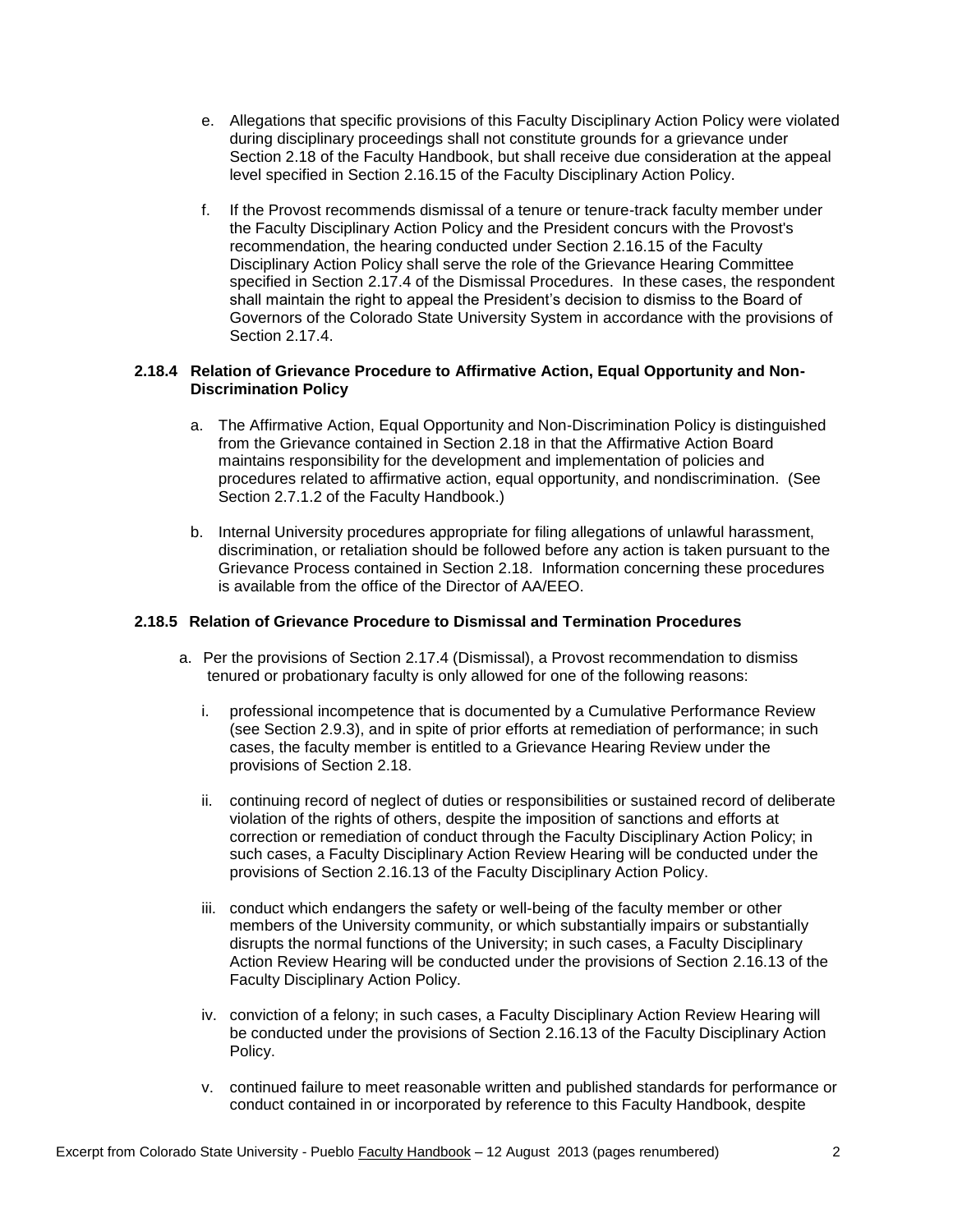efforts at correction through the Annual Performance Review process (Section 2.9.1), the Cumulative Performance Review Process (Section 2.9.3), the Comprehensive Post-Tenure Review Process (Section 2.10.3.2), or the Faculty Disciplinary Action Procedure (Section 2.16). In cases related to conduct, a Faculty Disciplinary Action Review Hearing will be conducted (per the provisions of Section 2.16.13 of the Faculty Disciplinary Action Policy). In all other cases, the faculty member is entitled to a Grievance Hearing Review under the provisions of Section 2.18.

- b. Per the provisions of Section 2.17.4 (Dismissal), an at-will faculty member is entitled to a Faculty Hearing Review of a Provost recommendation for dismissal during the term of appointment only in the case of a claim that the Provost's recommendation was due to discrimination prohibited under Federal or State law or University policy.
- c. Per the provisions of Section 2.17.6, a Provost recommendation to terminate tenured or probationary faculty is only allowed for reasons of prolonged mental or physical illness (see Section 2.17.6.2) or for reasons of Reduction in Force due to financial exigency (see Section 2.17.6.3). In both cases, a tenured or probationary faculty member is entitled to request a Grievance Hearing Review under the provisions of Section 2.18.
- d. In any recommendation for dismissal or termination, regardless of the reason or the status of the faculty member, mediation is not required.
- e. Provisions for appellate review at the Board of Governors level for dismissal and termination decisions involving tenured or probationary faculty are described in Sections 2.17.4, 2.17.6.2.3 and 2.17.6.3.5. Board review of decisions to dismiss at-will faculty is not permitted.

## **2.18.6 Description of Terms**

### **a. Administrative Duties**

With respect to qualification to serve on the Grievance Panel or as a mediator, administrative duty or duties refers to the service of those members of the academic faculty acting as the administrators responsible for the various administrative units, departments, colleges, and the University, and responsible for budgets and supervising and evaluating personnel other than state classified personnel. The term shall cover persons having the title "Assistant" or "Associate" Dean. However, service by members of the academic faculty as chairs of faculty committees, as the administrators responsible for the various interdisciplinary programs existing on or off-campus, or as Principal Investigators on contracts and grants shall not be considered to be administrative duties.

# **b. Burden of Proof**

Burden of proof refers to the obligation a party has to prove their claims, assertions or defenses by a preponderance of the evidence. Preponderance of the evidence means to prove that a claim, assertion or defense (s) is more probably true than not. See Section 2.18.8 a, b and c concerning which party assumes the burden of proof for each class of grievance.

### **c. Complaint**

A written statement submitted by the Grievant to the University Grievance Officer which shall:

- i. Identify the nature of the Grievable Action.
- ii. Name the parties to the grievable conflict.
- iii. Describe how the action being complained of is unfair, unreasonable, arbitrary, capricious, or discriminatory, and/or is contrary to normal administrative procedures as described in the Faculty Handbook and/or violates academic freedom.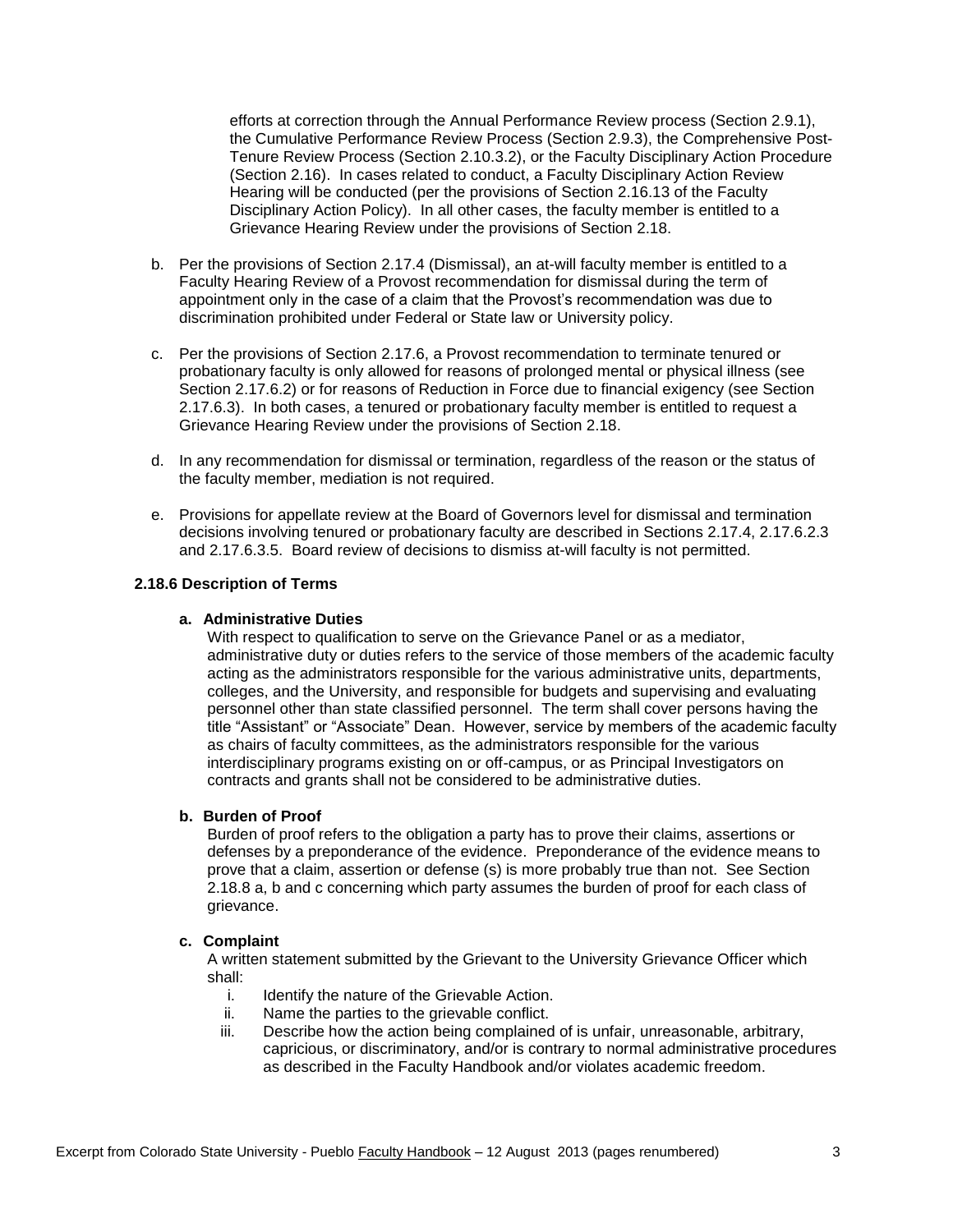- iv. Identify how the decision or action adversely affects the Grievant in his or her present or future academic and/or professional capacity, and/or professional capacity and/or negatively affect the integrity or quality of the academic program.
- v. Describe the desired redress and justify its appropriateness relative to the specific complaints identified in items (iii) and (iv) above.

A completed and signed copy of the Grievance Complaint Form provided in Appendix I of the Faculty Handbook shall be included with the Complaint.

# **d. Computation of Time**

In computing any period of time prescribed or allowed by this policy, the day of the act, event or default from which the designated period of time begins to run shall not be included. The last day of the period so computed shall be included. Actions required by that last day must be completed by 11:59 p.m.

# **e. Confidentiality**

The confidentiality of grievance complaints and proceedings shall be maintained as allowed by law throughout the process and after the final decision, subject only to the need of the responsible individuals and others at the University to comply with the processes specified herein. (See Section 2.18.11.6 and Section 2.18.16.)

# **f. Discovery**

Discovery is that point in time when the individual knew or should have known that a basis for a grievance exists. (See Section 2.18.8.)

# **g. Grievants**

Individuals who file a formal grievance complaint in compliance with the requirements stated in Section 2.18.7. Any ranked or titled academic faculty member as defined in Section 2.2.1 is entitled to grieve under the terms and conditions of this policy. The four academic ranks approved by the University include Instructor, Assistant Professor, Associate Professor, and Professor; all ranked academic faculty are employed on tenured or probationary appointments and may submit Class A or Class B Grievant Complaints as stipulated in Section 2.18.8. The six academic titles approved by the University include Lecturer, Adjunct Professor, Visiting Professor, Faculty/Research Associate, Faculty-in-Residence, and Endowed Chair/Professorship; all titled academic faculty are employed on at-will appointments and may only submit Class C Grievant Complaints as stipulated in Section 2.18.8.

# **h. Grievable Actions / Grievable Conflict**

"Grievable Actions" refers to actions or decisions as described in Section 2.18.8 that can be the basis of a formal grievance complaint. "Grievable Conflict" refers to a situation arising as a result of such an action or decision.

# **i. Grievance Hearing Committee**

A committee consisting of five (5) members of the Grievance Panel assigned to review a specific Complaint as described in Sections 2.18.12 and 2.18.14.3.

# **j. Grievance Panel**

The Grievance Panel consists of a pool of eligible Grievance Hearing Committee members consisting of fifteen (15) tenured academic faculty members as described in Section 2.18.14.1. Individuals serving as members of the Grievance Panel are not permitted to simultaneously serve as University Mediators.

# **k. Parties to a Grievance**

Parties to a grievance include only the Grievant and the Responsible Individual.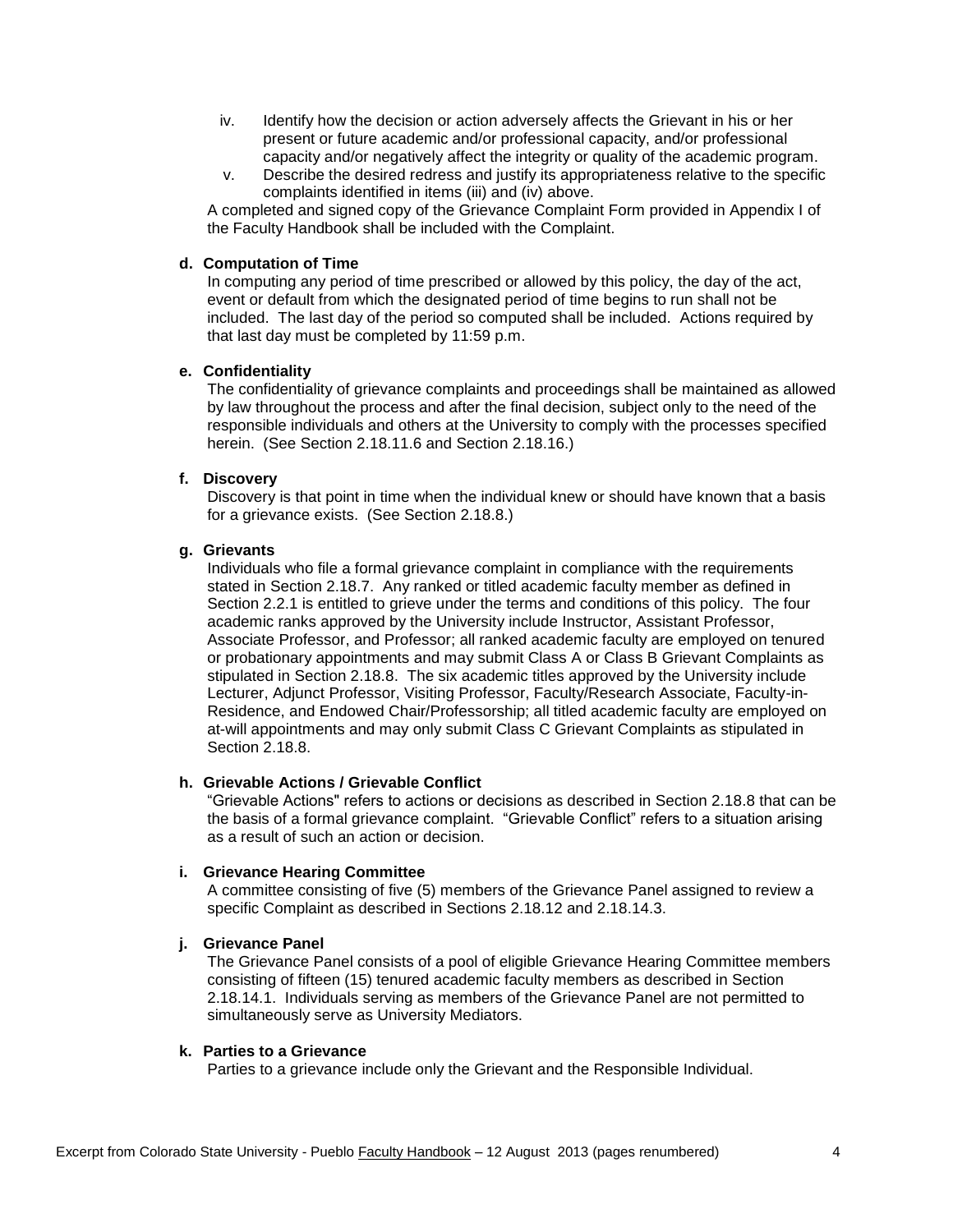## **l. Response**

A written statement prepared by a Responsible Individual (see Section 2.18.6m) in response to a written Request for Formal Grievance Hearing Review which must be submitted to the Grievant and the UGO no later than five (5) working days after receiving the Request for Formal Grievance Hearing Review, per Section 2.18.12.1.

## **m. Responsible Individual**

The individual responsible for the decision or action which constitutes the basis of a grievance complaint.

## **n. Request for Formal Grievance Hearing Review**

A written statement submitted by the Grievant to the University Grievance Officer which shall include

- i. A completed and signed copy of the Request for Formal Grievance Hearing Review provided in Appendix J of the Faculty Handbook
- ii. A copy of the Complaint
- iii. A summary of the evidence that the Grievant is prepared to submit to support the claim.

See Section 2.18.12 for further information concerning materials provided as evidence for a Hearing Review.

## **o. Right to Counsel**

Parties to Grievances may seek the aid and assistance of counsel, either legal and/or peer, who may participate in formal Grievance Hearing proceedings as described in Sections 2.18.12.5. Legal counsel refers to those counselors selected by the parties who are licensed to practice law, whether members of the academic faculty or not. Peer counsel refers to those counselors selected by the parties who are not licensed to practice law. Counselors shall not have standing to speak.

### **p. Settlement Agreement**

A written agreement to settle a grievable conflict reached either during the mediation period or at some point following the mediation period but prior to the issuance of a written Hearing Review Committee Decision. See Sections 2.18.11.5b and 2.18.12.4 for information concerning legal and administrative review and approval.

#### **q. Working Day**

Any day of normal University operations based upon the five (5) day, Monday through Friday week, except all official University holidays. See Section 2.18.10 concerning possible postponements of mediation and grievance procedures during the summer months.

# **r. University Mediators (UMs)**

Individuals responsible for conducting mediation as described in Section 2.18.11. Individuals serving as members of the Grievance Panel are not permitted to simultaneously serve as University Mediators.

# **s. University Grievance Officer (UGO)**

Individual responsible for coordinating and facilitating the activities of the UMs, the Grievance Panel, and the Grievance Hearing Committees. Detailed responsibilities of and selection process for the UGO are described in Section 2.18.13.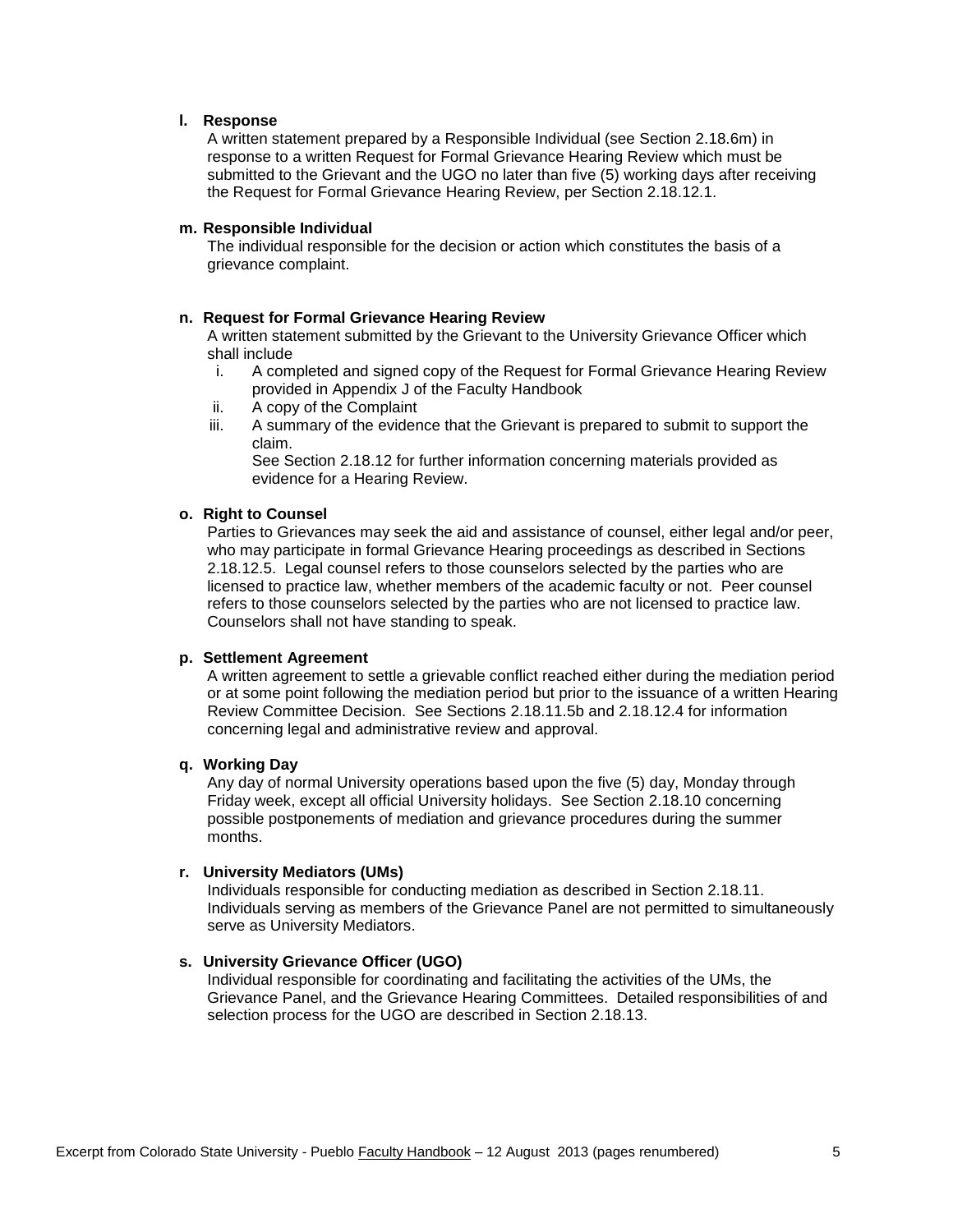# **2.18.7 The Right to Grieve**

# **2.18.7.1 Persons Entitled to Grieve**

Any ranked or titled academic faculty member as defined in Section 2.2.1 may initiate a Grievance, subject to the requirements set forth above (Mediation) and as further provided below. Grievances by more than one (1) faculty member from a single administrative unit or department or committee thereof may be joined in a common grievance if, in the discretion of the UGO, their Grievances have sufficient commonality to be heard collectively. Persons entitled to grieve under the terms and conditions of this policy are referred to as "Grievants." Matters that can be subject of Grievances are described in Section 2.18.8 and are called "Grievable Actions."

# **2.18.7.2 Provision of Due Process to Grievants**

No action that may deprive a faculty member of a constitutional right shall be taken unless such a member has first been accorded due process of law.

# **2.18.8 Forms of Grievable Actions**

Grievable Actions will be in the form of three (3) separate classes of Grievances.

Class A and B Grievances, as more fully described below, must involve a complaint by a tenured or probationary faculty member that a Grievable Action has occurred because a decision, recommendation, or action of an administrator is unfair, unreasonable, arbitrary, capricious, or discriminatory , and/or is contrary to normal administrative procedures as described in the Faculty Handbook, and/or violates academic freedom, and that it does or will adversely affect the Grievant in his or her academic and/or professional capacity and/or negatively affect the integrity or quality of the academic program, excepting those matters set forth in Section 2.18.3 and Section 2.18.4.

Class C Grievances, as more fully described below, must involve a complaint by an at-will faculty member whose employment was terminated by the University.

The determination of whether a Grievance is considered a Class A, Class B or Class C Grievance shall be made by a majority vote of the Grievance Hearing Committee appointed to the grievance.

- a. Class A Grievances are those that involve complaints by a tenure or probationary faculty member about the following actions: termination of contractual rights, reduction of salary, demotion, actions violative of academic and intellectual freedom, or assignment of unreasonable workloads. The burden of proof in Class A Grievances falls upon the individual initiating the decision or the action which constitutes the basis of the grievance ("Responsible Individual"). (For description of Burden of Proof, see Section 2.18.6b.)
- b. Class B Grievances pertain to a complaint by a tenure or probationary faculty member concerning a term or condition of employment other than those that may be the basis for a Class A or Class C Grievance, such as reappointment, amount of salary increase, denial of promotion, denial of tenure, abuse of discretion, lower evaluation than deserved on annual review, or denial of sabbatical leave. The burden of proof in Class B Grievances falls upon the Grievant. (For description of Burden of Proof, see Section 2.18.6b.)
- c. Class C Grievances involve a claim by an at-will faculty member that the Provost's recommendation to the President regarding termination was due to discrimination prohibited under Federal or State law or University policy. The burden of proof in Class C Grievances shall fall upon the Grievant. (For description of Burden of Proof, see Section 2.18.6b.)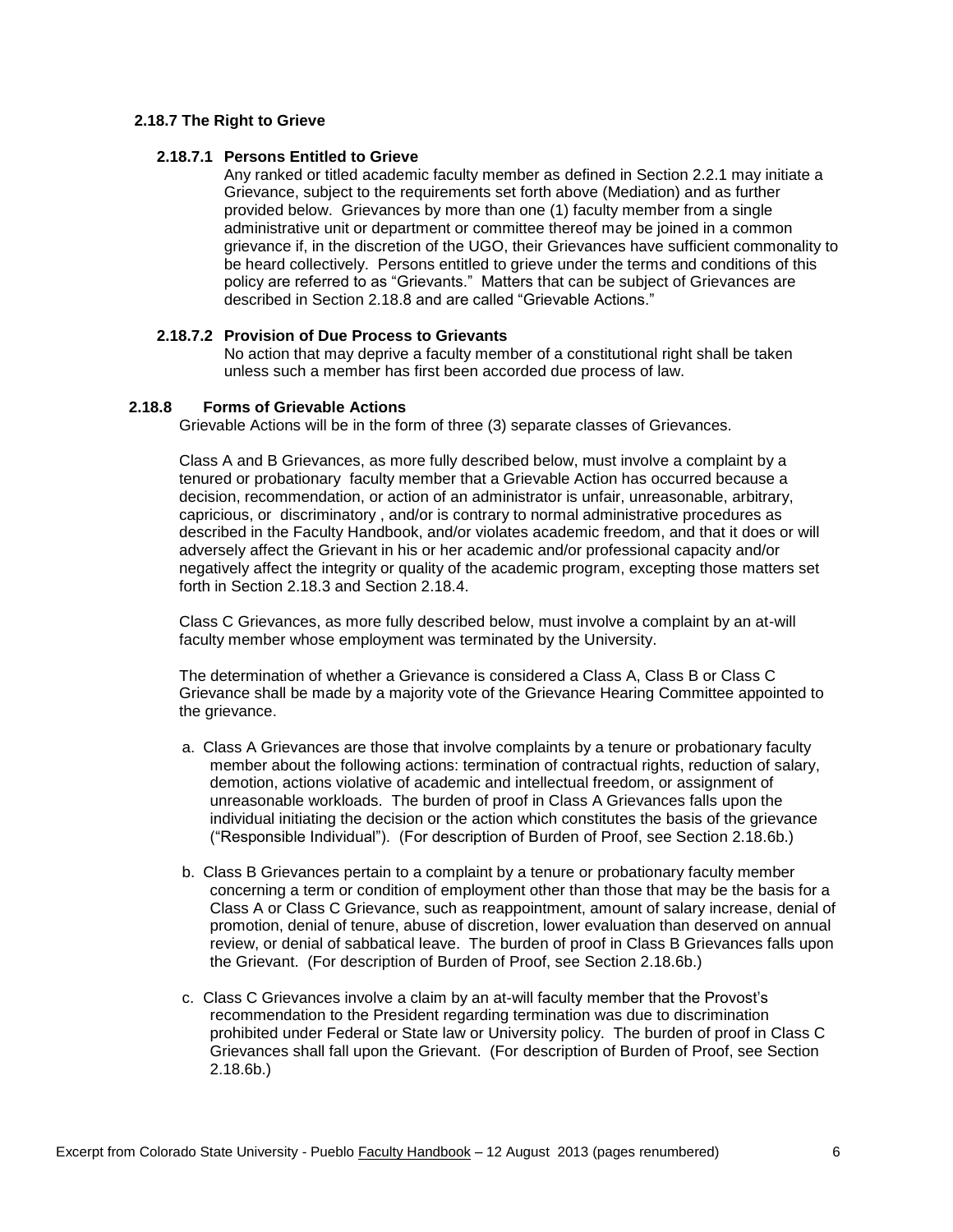Tenure and tenure-track faculty requests for a salary adjustment related to equity or salary compression do not form the basis of a grievance complaint, but shall be considered under the provisions of Section 2.13.2.2. Regarding Class A and Class B complaints related to salary, see also Section 2.13.3.

### **2.18.9 Overview of Grievance Process.**

### **Step 1 Informal Resolution**

Prior to referring a grievable conflict to the University Grievance Officer (hereinafter referred to as "UGO") per the provision of Step 2, the Grievant is encouraged to seek to resolve the dispute informally through discussions with the responsible individual(s) and the immediate supervisor of the responsible individual(s). Failure to seek informal resolution within twenty (20) working days after the date of the decision or action giving rise to the grievable conflict or Discovery of the decision or action shall not be grounds for denying access to the formal mediation and grievance procedures described in Section 2.18.

## **Step 2 Filing of a Grievance Complaint with University Grievance Officer**

If informal resolution is not achieved, then a formal Grievance Complaint shall be submitted by the faculty member to the UGO no later than twenty (20) working days after the date of the decision or action giving rise to the grievable conflict or Discovery of the decision or action. For Class B Grievance Complaints involving lower evaluation than deserved on annual review, amount of salary increase, denial of promotion, denial of tenure, or non-reappointment, Discovery shall be based on the dates specified in Sections 2.9.1.2j, 2.9.3.1k, and 2.17.3.2.1. See Section 2.18.6 for details concerning Discovery and the preparation of a Grievance Complaint.

#### **Step 3 Referral of Grievable Conflicts to University Mediators**

The UGO shall assign a University Mediator (hereinafter referred to as "UM") from the pool within five (5) working days after receiving a Grievance Complaint. A first meeting with mediation participants will take place within ten (10) working days after that assignment, except in the case of an objection to the assignment of the UM. If the UM has reason to believe that mediation efforts are likely to produce a resolution of the grievable conflict, the mediation period will be shall be continued. If the mediation period does not produce a resolution of a grievable conflict within thirty (30) working days of the date of the UM assignment, the UM will provide a written statement to that effect to the parties indicating the termination of mediation. Mediation shall be required in all Grievance Complaints except for Class A Grievance Complaints involving Dismissal (Section 2.17.4.2d), Class A Grievance Complaints involving Termination for Prolonged Mental or Physical Illness (Section 2.17.6.2.1d), Class A Grievance Complaints involving Termination for Reduction in Force (Section 2.17.6.3.3.1i) and Class B Grievance Complaints involving denial of tenure (Section 2.9.3.1k). In these cases, mediation may take place at the request of the Grievant. See Section 2.18.11 for additional details concerning the Mediation Time Line and Procedures.

#### **Step 4 Request for Formal Grievance Hearing Review**

Within fifteen (15) working days after the date of the written notice of termination of mediation, the Grievant shall submit a written Request for a Formal Grievance Hearing Review to the Responsible Individual and the UGO. In those cases where mediation is not required (see Step 3), a Request for Formal Grievance Hearing Review must be filed within fifteen (15) working days of filing the Grievance Complaint form. See Section 2.18.6n for further details concerning the preparation of a Request for Formal Grievance Hearing Review.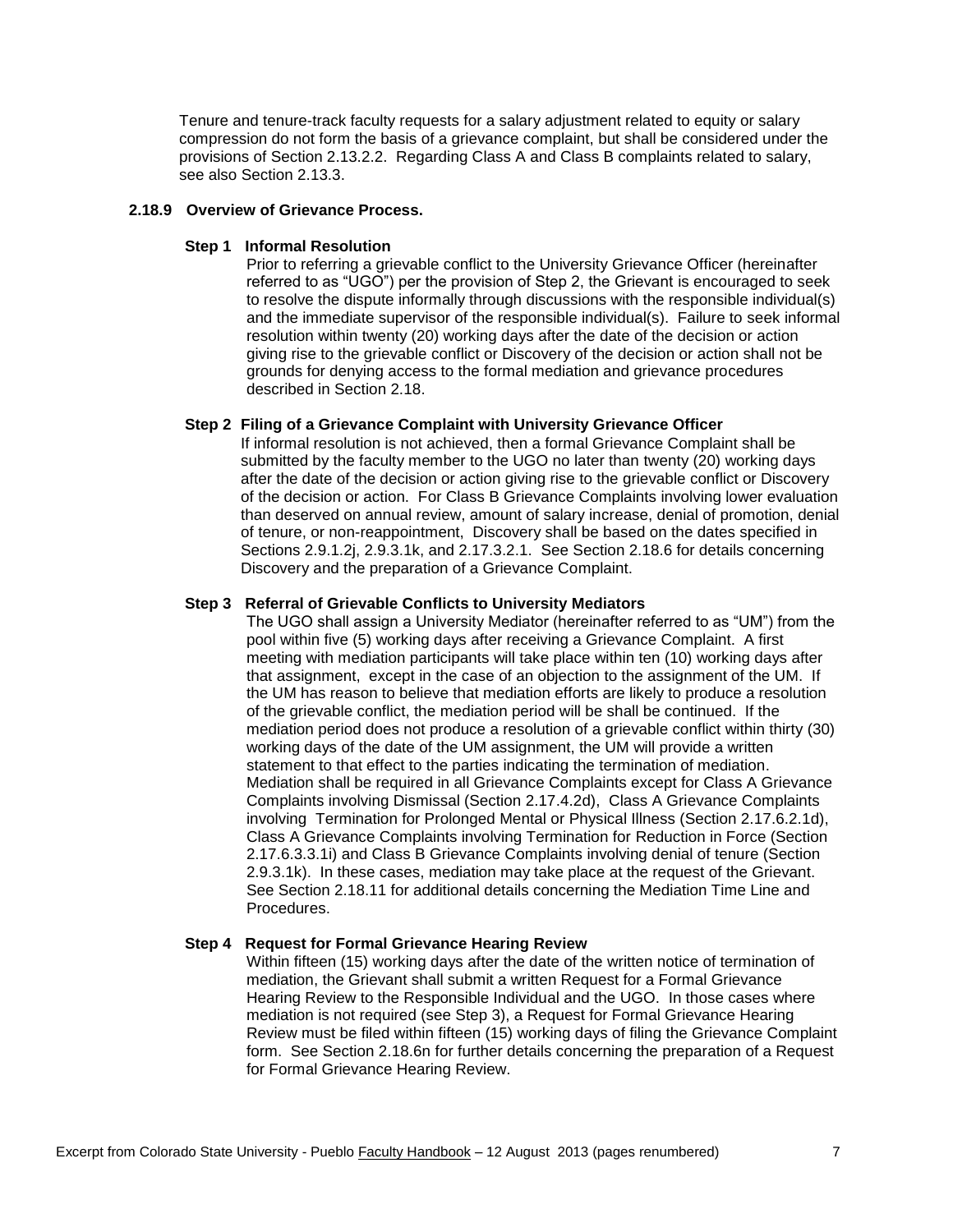## **Step 5 Written response by Responsible Individual**

Upon receipt of the Request for a Formal Grievance Hearing Review from the Grievant, the Responsible Individual shall prepare a written response ("the Response") and submit it to the Grievant and the UGO no later than five (5) working days after receiving the Request for a Formal Grievance Hearing Review. This Response should be limited to addressing the claim made in the Request for a Formal Grievance Hearing Review.

## **Step 6 Commencement of the Grievance Hearing Review**

The UGO shall forward the Request for a Formal Grievance Hearing Review and the Response to the Grievance Hearing Committee (hereinafter referred to as "the Committee"). The first hearing session shall take place no later than ten (10) working days following a Grievant's request for a formal hearing and culminate in a written decision from the Grievance Hearing Committee within ten (10) working days of the date of the last hearing session. See 2.18.12 for further details concerning the Grievance Hearing Review Procedures.

## **Step 7 Administrative Review of the Grievance Hearing Review Committee Decision**

Decisions of the Grievance Hearing Committee adverse to the Grievant are final unless the Grievant chooses to appeal the committee decision. All other decisions of the Grievance Hearing Committee must be reviewed and approved by the Provost and President before they become final, unless the Provost or the President is a party to the Grievance. If the Provost is a party to the Grievance, but the President is not, the review shall be made only by the President. If the President is a party to the Grievance, the review shall be made only by the Board of Governors as detailed in Step 10 below.

#### **Step 8 Provost Review and Recommendation**

The Provost shall consider the recommendations of the Grievance Hearing Committee concerning a Grievance only on the basis of the written record accumulated to that point, together with an appeal, if any, by the Grievant. An appeal by the Grievant must be submitted to the Provost within five (5) working days after receipt of the written decision of the Grievance Hearing Committee and must provide reasons for the appeal. Within ten (10) working days of an appeal from the Grievant or a Grievance Hearing Committee decision that was not appealed, the Provost shall respond in writing. See Section 2.18.12.9.1 for details on Provost Review.

## **Step 9 Presidential Review and Action**

The President shall consider the recommendations of the Grievance Hearing Committee and the Provost (unless the latter was a party to the Grievance) and any appeals by the Grievant. An appeal by the Grievant must be submitted to the President within five (5) working days after receipt of the written statement from the Provost (or the written decision of the Grievance Hearing Committee if the Provost was a party to the Grievance) and must provide reasons for the appeal. Failure of the Grievant to file an appeal within this period shall constitute acceptance of the decision of the Provost (or the decision of the Grievance Hearing Committee if the Provost was a party to the Grievance). The President shall issue a decision to all parties, members of the Grievance Hearing Committee and the UGO within fifteen (15) working days after receipt of all relevant material. See Section 2.18.12.9.2 for details on Presidential Review and Action.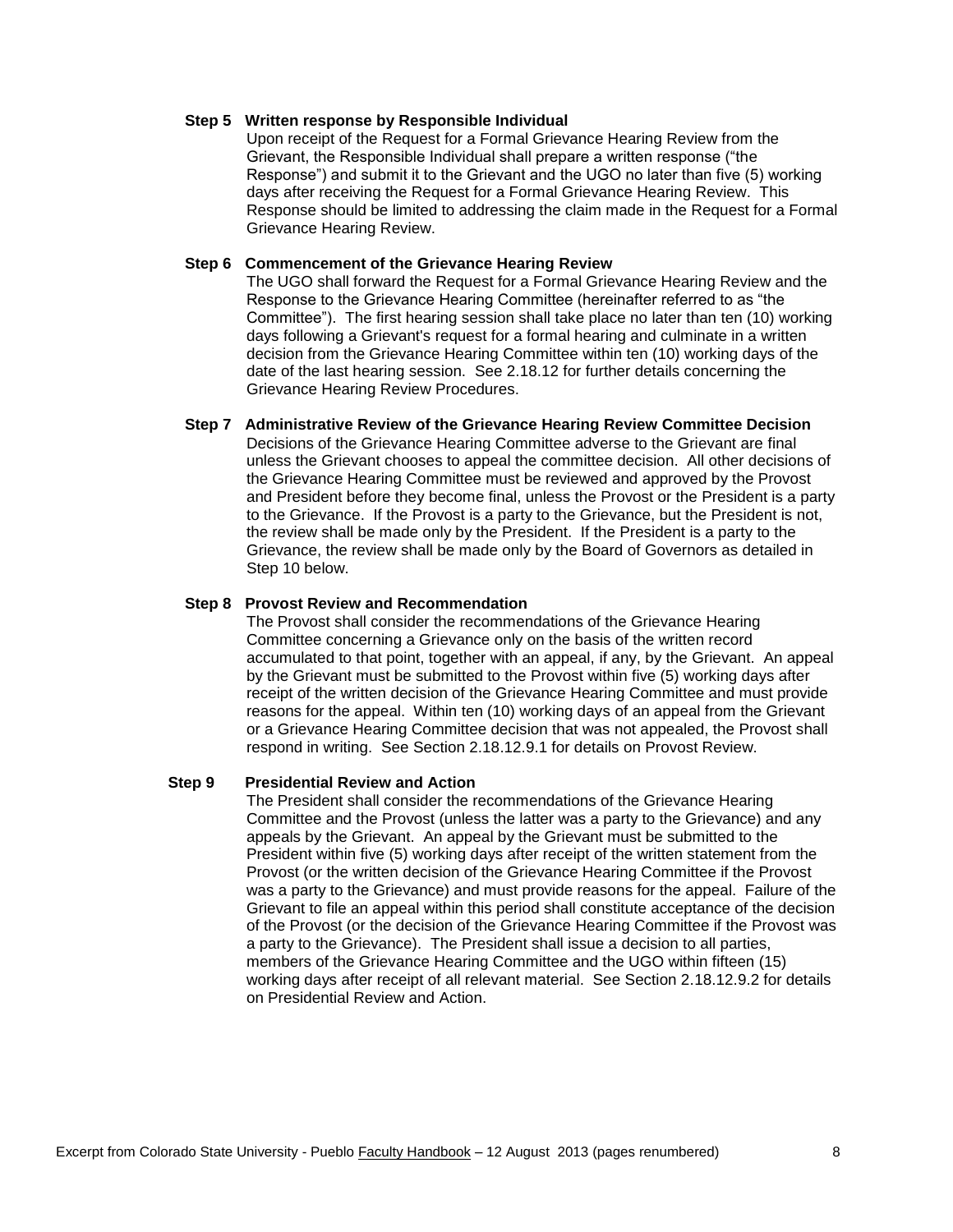## **Step 10 Appeal to the Board in Cases Involving the President as a Party to the Grievance or in Cases Involving Dismissal/Termination of a Tenured or Probationary Faculty Member**

If the President was a party to the Grievance, or if the President recommends dismissal or termination of a tenured or probationary faculty member, the Grievant may submit an appeal to the CSU-System Board of Governors. See Section 2.18.12.9.3 for details concerning the Board appeals process.

# **2.18.10 Time Limitations**

By written agreement of the parties, or in the event of pressing emergencies, subject to the written approval of the UGO, the time limits set forth in Section 2.18 may be extended for reasonable periods.

In the absence of such an agreement, the following shall apply when any action which is required to be taken within a specified time period is not taken in time:

- a. If the Grievant fails to act within the time limits provided herein, the University shall have no responsibility to process the grievance and it shall be deemed withdrawn.
- b. In the case where the Responsible Individual or UGO fails to act in time, the grievant may proceed to the next level of the procedure and any subsequently issued decision on the matter at the bypassed level shall be void, with the following exceptions:
	- i. In the case of a Complaint that is filed less than forty (40) working days before the end of the academic year or during the summer, mediation and hearing procedures may be postponed until the beginning of the following academic year by the UGO who shall make this decision based on the nature and seriousness of the grievable action or conflict. The written decision of the UGO to postpone mediation and hearing procedures will be provided to all Parties within five (5) working days of receipt of the Complaint.
	- ii. In the case of a Request for Formal Grievance Hearing Review which is filed less than fifty (50) working days before the end of the academic year or during the summer, hearing procedures may be postponed until the beginning of the following academic year by the UGO who shall make this decision based on the nature and seriousness of the grievable action or conflict. The written decision of the UGO to postpone hearing procedures will be provided to all Parties within five (5) working days of receipt of the Request for Formal Grievance Hearing Review.
	- iii. In the case of a decision by the UGO that Mediation and/or Hearing Review should continue during summer months, the individual(s) appointed as a University Mediator and/or as a member of a Hearing Review Committee may receive compensation, as determined by the Provost, for service during summer months.

# **2.18.11 Mediation Process**

### **2.18.11.1 Summary of Mediation Process**

The persons responsible for conducting mediation under this section will be referred to as "University Mediators" (hereinafter referred to as "UMs"). The UMs will be responsible for mediating grievable conflicts involving academic faculty members. There will be a pool of UMs. The assigning of UMs is set forth in Section 2.18.11.3. Upon such assignment, the UM shall meet with the mediation participants. If, after meeting with the mediation participants, the UM reasonably believes that mediation efforts may result in a resolution of the grievable conflict, the mediation participants shall enter into a written agreement for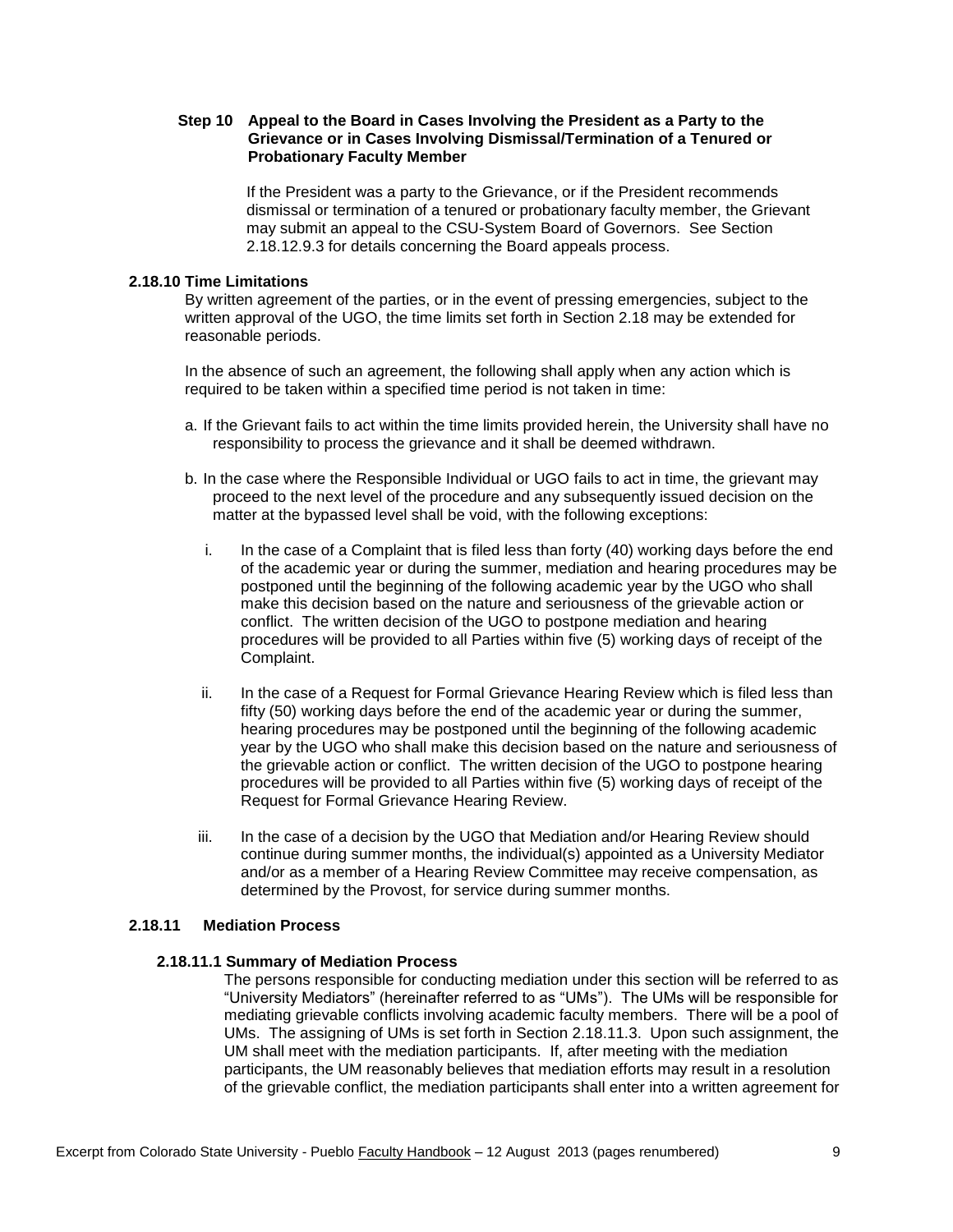a mediation period of a specified duration, not to exceed 30 working days from the date of the assignment of the UM, with the UM to attempt to resolve the grievable conflict.

An administrator's decision which gave rise to a grievable conflict may be altered through the mediation process. Possible outcomes of the mediation process as regards an administrator's decision are:

- a. Acceptance of the decision;
- b. Modification of the decision;
- c. Repeal of the decision;
- d. Proceeding to grievance due to a lack of resolution*;*
- e. Other outcomes agreed to between the parties during the mediation process.

If the mediation process does not produce a resolution of a grievable conflict within a reasonable time period (not to exceed 30 working days from the date of the assignment of the UM), or if the UM finds that it is unlikely to do so, the faculty member shall be entitled to file a Request for a Formal Grievance Review Hearing in accordance with Step 4 of Section 2.18.9.

# **2.18.11.2 University Mediators**

## **2.18.11.2.1 Qualifications of University Mediators**

Each UM for academic faculty members shall be a tenured, full-time member of the academic faculty with at least the rank of associate professor or shall be a faculty member with a transitional appointment who previously held such a rank or shall be a retired faculty member who previously held such a rank. Retired faculty who serve as UMs must be within three years of retirement at the time of their initial appointment and may serve up to three additional one-year appointments provided they are within six years of retirement throughout their term of appointment. A UM shall have no administrative duties (see Section 2.18.6a) throughout the term of service. Individuals serving as members of the Grievance Panel are not permitted to simultaneously serve as University Mediators.

### **2.18.11.2.2 Selection and Terms of University Mediators for Academic Faculty**

The President of Faculty Senate and the Provost shall solicit nominations for UMs from the academic faculty members prior to the end of each academic year. In consultation with the Faculty Senate, the Council of Deans, and any other appropriate groups, the President of Faculty Senate and the Provost shall jointly forward recommendations to the President. The President shall appoint at least two (2) academic faculty UMs for the upcoming year, with the number of appointments made in any given year sufficient to maintain a pool of at least six UMs at all times. All appointees must be chosen from the recommendation list prepared by the President of Faculty Senate and the Provost. The UMs for academic faculty members normally shall take office on July 1 following their appointment by the President.

As appropriate, individuals appointed as UMs may have their effort distributions adjusted*,* as negotiated with their immediate supervisor, to reflect their involvement in the mediation process; or they may receive reassigned time from their academic obligations, or compensation, as determined by the Provost, if mediation is required beyond their appointment periods, during summer months, or if they are retired.

The term of office for a UM shall be three (3) consecutive one (1) year appointments, with each appointment beginning on July 1 and ending on June 30 of the following calendar year. There is no limit to the number of terms a UM may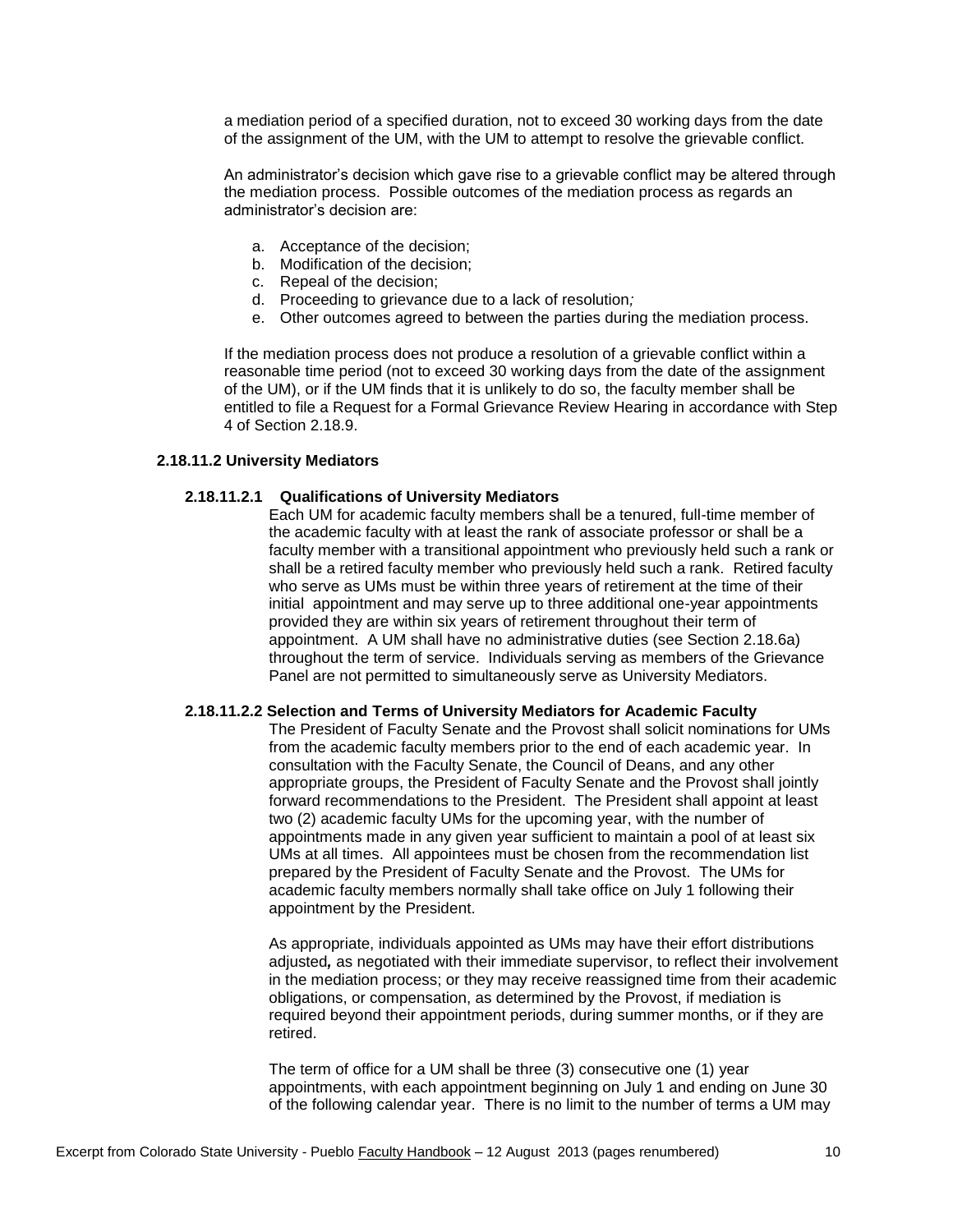serve. If the position becomes vacant before the expiration of the term, the President of Faculty Senate and the Provost shall recommend jointly an interim appointment to the President to serve until a new UM is selected and takes office the next July 1. Individuals appointed as an interim UM should either have training as mediators per the provisions of Section 2.18.11.2.3, or receive such training immediately upon appointment.

## **2.18.11.2.3 University Mediators' Training**

The UMs must attend periodic mediation training sessions to be eligible to participate in the University's mediation process. Training sessions shall be arranged by the Provost no less frequently than the beginning of each Academic Year, and be held by experienced mediation professionals, as determined by the Provost in consultation with the President of Faculty Senate.

## **2.18.11.3 Referral of Grievable Conflicts to University Mediators**

Within five (5) working days after receiving a Complaint, the UGO shall assign a UM from the pool. The mediation participants shall have five (5) working days from the date of the assignment of the UM to object to such an assignment. An objection can only be raised based on a potential or actual conflict of interest arising from the UM's prior or current relationship with the mediation participants or knowledge of previous related grievable conflicts. The UGO shall make the final decision on the assignment of a UM.

# **2.18.11.4 Mediation Procedures/Time Line**

- a. The UM shall attempt to mediate potential grievable conflicts involving faculty members by meeting with the mediation participants, discussing their respective positions, and reviewing relevant information. Such action shall occur within ten (10) working days following assignment of a grievable conflict to a UM.
- b. If, after meeting with the mediation participants, the UM has reason to believe that mediation efforts are likely to produce a resolution of the grievable conflict, the mediation period shall be continued. If the mediation period does not produce a resolution of a grievable conflict within thirty (30) working days from the date of the UM appointment, the mediator shall issue a written notice of termination of the mediation.
- c. Within fifteen (15) working days of the date of the notice of termination of mediation, the grievant shall file a written request for a formal Grievance Review Hearing with the Responsible Individual and the UGO. The UM may continue to work with the mediation participants even after a written Request for a Formal Grievance Review Hearing is filed under Section 2.18.12. The UM's mediation efforts must, however, cease at the time that a Review Hearing commences. Grievable conflicts that are not referred for mediation within twenty (20) working days of Discovery or for which a Request for a Formal Grievance Review Hearing is not filed within fifteen (15) working days following the termination of the mediation period (see Section 2.18.11.4b) are not eligible to be heard by a Grievance Hearing Committee under the provisions of Section 2.18.12.
- d. Mediation shall be required in all Grievance Complaints except for Class A Grievance Complaints involving Dismissal (Section 2.17.4.2d), Class A Grievance Complaints involving Termination for Prolonged Mental or Physical Illness (Section 2.17.6.2.1d), Class A Grievance Complaints involving Termination for Reduction in Force (Section 2.17.6.3.3.1i) and Class B Grievance Complaints involving denial of tenure (Section 2.9.3.1k). In these cases, mediation may take place at the request of the Grievant. Should the Grievant in such a case decline mediation, a Request for Formal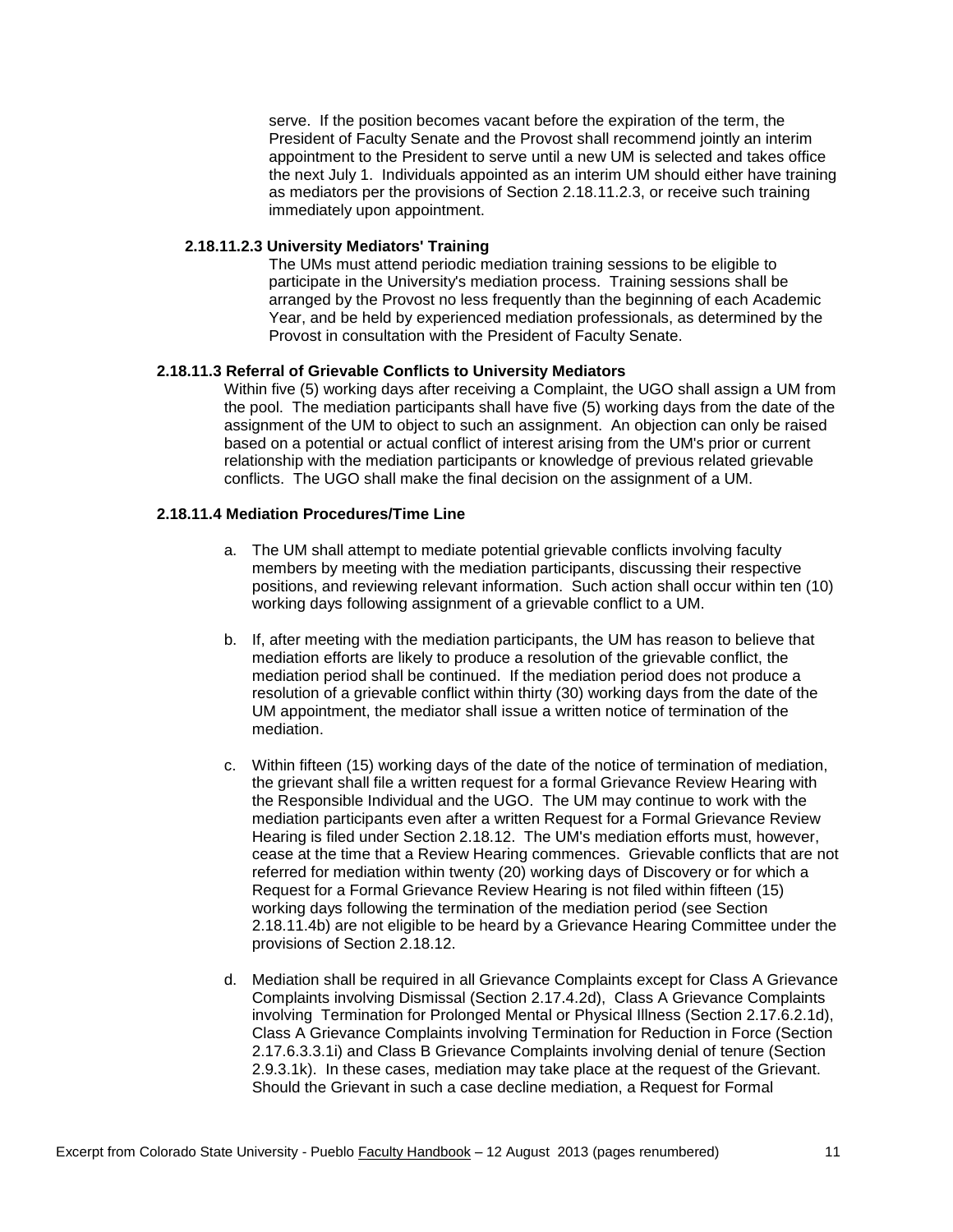Grievance Hearing Review must be filed within 15 working days of filing the Grievance Complaint form,

# **2.18.11.5 Documentation**

- a. The UGO and/or the UM assigned to the case may request from the participants, and is entitled to receive promptly, any and all materials that either one may deem relevant to the grievable conflict.
- b. Any resolution reached during mediation by participants must be reduced to writing and titled as a Settlement Agreement. Such Agreements are subject to approval by the Provost and the President and review by the Office of General Counsel for legal sufficiency.

## **2.18.11.6 Admissibility of Communication with the University Mediators**

Documentation and other communication created specifically in connection with the resolution of a grievable conflict shall constitute a part of the faculty member's personnel file pursuant to the Dispute Resolution Act, C.R.S. 13-22-301 et seq. Accordingly, such communication is intended to be confidential to the full extent permitted by law and not be disclosed, except as may otherwise be required by law or by agreement of the mediation participants. When a resolution is reached, documentation and other communication created during the mediation process shall be forwarded to the UGO, who shall retain the materials for a minimum of 8 years. For purposes of admissibility in a grievance hearing, records created by a Faculty member or a Responsible Individual prior to a faculty member's initiation of the mediation process are not considered confidential communication.

## **2.18.12 Grievance Hearing Review Procedure**

The faculty member is required to participate in the mediation process set forth above prior to requesting a Grievance Hearing Review. If a satisfactory resolution is not achieved through the mediation process, or if the UM determines that mediation will not be successful, the faculty member may then file a Request for Formal Grievance Hearing Review using the procedure below.

# **2.18.12.1 Time and Manner of Initiating a Grievance Hearing Review**

A Grievance Hearing Review must be initiated by submitting a written Request for a Hearing Review to the Responsible Individual and the UGO no later than fifteen (15) working days after the date of notice of termination of the mediation period, as described in Section 2.18.11.4d.

The Request for Formal Grievance Hearing Review shall include:

- a. A completed and signed copy of the Request for Formal Grievance Hearing Review provided in Appendix J of the Faculty Handbook
- b. A copy of the Complaint
- c. A summary of the evidence that the Grievant is prepared to submit to support the claim.

The UGO shall have the right to question and determine the applicability, reasonableness, and relevance of any material to the Grievance, but must relate any such concerns to the Grievant and provide the Grievant an opportunity to improve the materials. One week after this communication, the UGO shall forward the Grievant's complaint to the Committee with a statement that, in the opinion of the UGO, the Grievant has or has not produced relevant and/or reasonable evidence.

Upon receipt of the Request for Formal Hearing Review from the Grievant, the Responsible Individual shall prepare a written response ("the Response") and submit it to the Grievant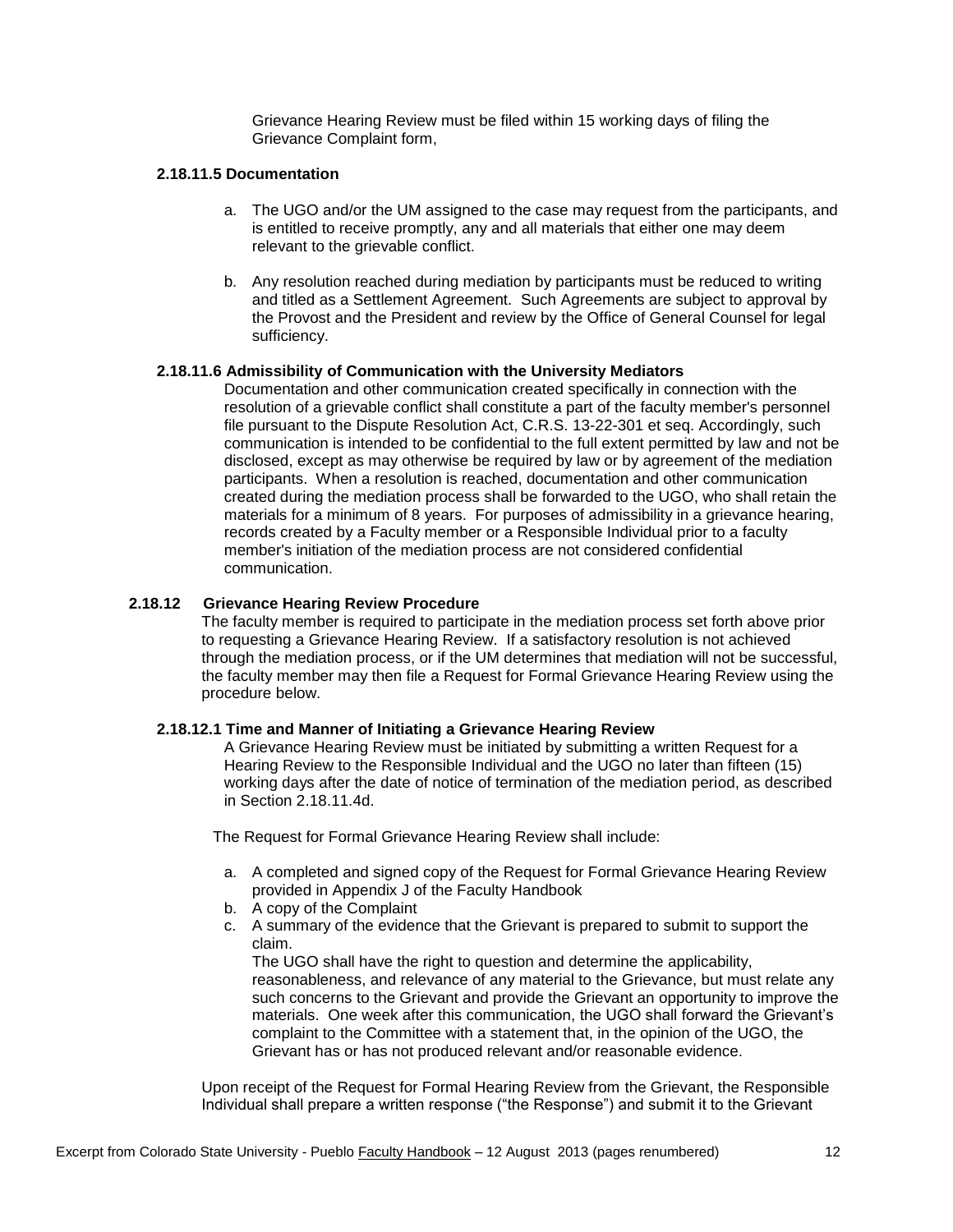and the UGO no later than five (5) working days after receiving the Request for Formal Hearing Review. This Response should be limited to addressing the claim made in the Request for Formal Hearing Review.

# **2.18.12.2 Receipt of Request for Formal Hearing Review by Grievance Hearing Committee**

The UGO shall forward the written Request for Formal Hearing Review and the Response (see Section 2.18.12.1) to the Grievance Hearing Committee.

The Committee may, either at the request of a party, or on its own initiative:

- a. Instruct the parties to file further written statements explaining their respective positions.
- b. Direct the parties to produce all relevant documents and to identify all possible witnesses summarizing their expected testimony

The Committee may decide a Class B grievance without a hearing if the Committee determines that the Complaint lacks substantive merit under the criteria specified in Section 2.18.8. Prior to rendering a decision on a Class B grievance without a hearing, the Committee Chairperson shall relate the Committee concerns to the UGO and the Grievant in writing and provide the Grievant an opportunity to supplement the materials provided and further explain his/her position. Within five (5) working days of receipt of a request for supplemental materials, the Grievant shall forward a response to the Committee Chairperson and the UGO. Should the Committee find that the Grievant's response does not adequately address Committee concerns about the merit of the Complaint, the Committee may render a decision without a hearing. The faculty member shall have the right to appeal to the Provost a decision rendered by the Committee without a hearing, unless the Provost is a party to the Grievance, in which case the President shall consider the appeal.

# **2.18.12.3 Right To Clerical Assistance**

Any person requesting a formal Grievance Hearing Review has the right to clerical support from University personnel for preparation of documents for use in the Grievance process. Because maintenance of confidentiality is an important element of the procedure, the clerical support should come from a unit at the next higher level than the one in which the Grievant is housed (e.g., from the dean, for an academic faculty member; from a vice president, for a dean; etc.).

# **2.18.12.4 Resolution by Settlement Agreement**

At any time in these proceedings, the Parties to a grievance may seek to resolve the matter by mutual agreement. A Settlement Agreement must be forwarded in writing to the Provost for administrative review and approval per the procedures in Section 2.18.12.9. In the event that the Settlement Agreement is not approved by the Provost and the President, Grievance Hearing Procedures will re-commence within five (5) working days.

# **2.18.12.5 Conduct of Grievance Hearings**

Evidentiary rules that are applicable to all hearings are given in Section 2.18.12.7. The rules and procedure outlined below shall apply in all formal hearings conducted by a Grievance Hearing Committee.

a. The Formal Grievance Review Hearing shall commence no later than ten (10) working days following a Grievant's Request for a Formal Hearing. Each party has the right to request a delay of no more than ten (10) working days upon showing a necessity to allow the proper development of the evidence and arguments, and the UGO shall have the authority to delay hearings to facilitate joining of complaints as provided for in Section 2.18.7.1. Grievance hearings are closed to the public. The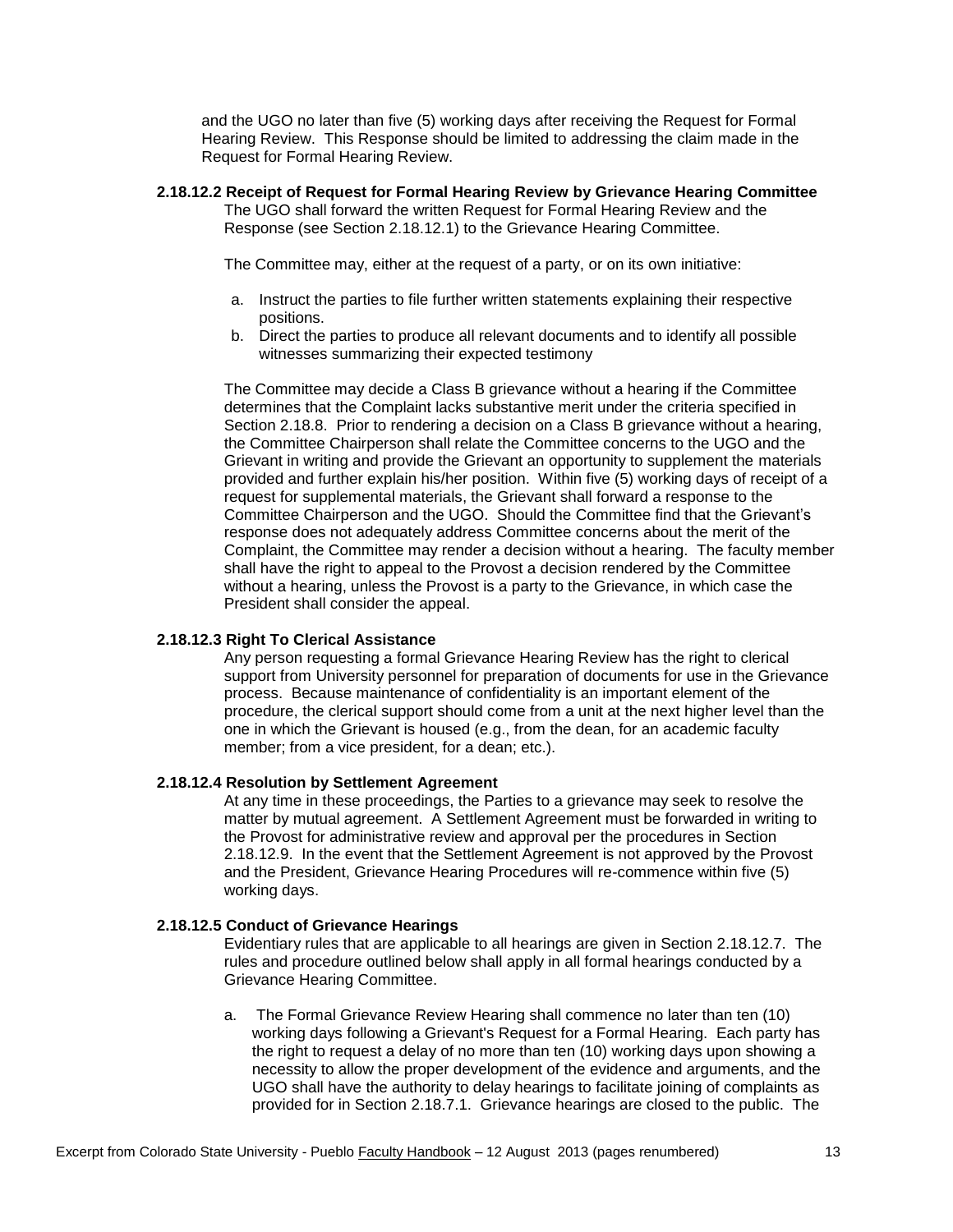Chairperson of the Grievance Committee shall decide all procedural and evidentiary issues during the proceedings.

- b. Prior to the start of the grievance hearing, the Grievance Hearing Committee chairperson shall provide the opportunity to both parties to challenge for cause members of the Grievance Hearing Committee sitting to hear the Grievance.
	- i. Challenge for cause shall be defined to mean a showing that the challenged member of the Grievance Hearing Committee has a conflict of interest and, either through involvement with the original decision or involvement with the parties (one or both), may be incapable of rendering an impartial decision.
	- ii. The Grievance Hearing Committee chairperson shall have the authority to decide all such challenges other than those involving the chairperson. Such latter decisions shall be made by the UGO. Members successfully challenged shall be excused from hearing the Grievance.
	- iii. If, because of challenge or excuse, a member of a Grievance Hearing Committee is unable to sit the next succeeding Grievance Panel member in the rotation order shall sit to hear the Grievance.
- c. Parties to the Grievance shall have the right to legal and/or peer counsel (see Section 2.18.6o). Parties shall identify their counsel no later than the beginning of the grievance hearing and shall not have the right to delay their proceedings because of the lack of counsel, except in the case of emergencies (as determined by the Grievance Hearing Chairperson) occur. In cases where the Office of General Counsel provides an advisor to an administrator against whom a grievance has been filed, a separate representative from the Office of General Counsel would be assigned to advise the Grievance Hearing Committee, thereby preventing a conflict of interest.
- d. Once initiated, the hearings shall continue on a daily or nightly basis depending on the convenience of the parties and in all cases shall be concluded within ten (10) working days unless extended by the Grievance Hearing Committee.
- e. Parties to a Grievance have the responsibility to attend all scheduled hearings. No substitutes for the parties shall be allowed. If a party is unwilling to attend any hearing, the proceedings may be held *ex parte*. Parties to a grievance shall have the right to delay proceedings in the event that they are unable to be present due to an emergency (as determined by the Grievance Hearing Chairperson). A scheduled hearing session may not take place without all five members of the Committee present. The presence of the UGO at a hearing session is not required.
- f. Parties to Grievances and counsel for such parties are responsible for abiding by the procedures herein established. Those parties failing to adhere to the procedures, or failing to assure that their counsel adhere to the procedures, may be excluded from participation in the hearings by a majority of the Grievance Hearing Chairperson and shall have written decision rendered without the presence of those parties.
- g. The Grievance Hearing Committee Chairperson (see Section 2.18.14.4) shall open the hearing by determining that the parties are present and by identifying the legal and/or peer counsel chosen by the parties. Such advisors or counsels are free to fully advise respective clients to the dispute throughout the proceedings, to assist in formulating any required written documentation, and to help prepare for any oral presentation, but may not actively participate in the proceedings by making objections, by examining witnesses, or attempting to argue the case. The attorneys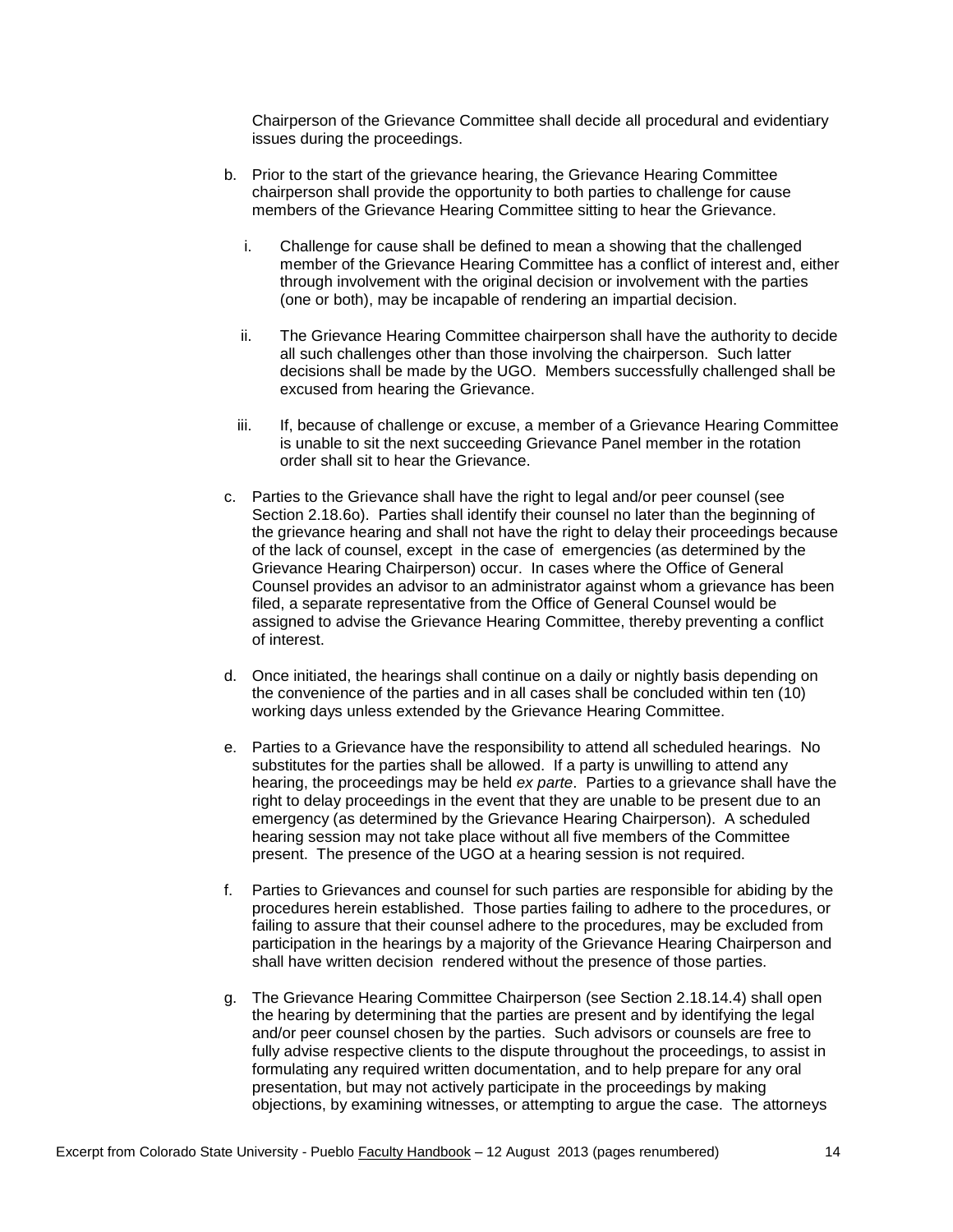may not offer unsolicited advice to the Committee. Only the committee members, UGO, parties to the Grievance, and witnesses called shall have standing to speak.

h. The Grievance Hearing Committee chairperson shall provide the opportunity to all members of the Grievance Hearing Committee to excuse themselves from service prior to a hearing on grounds of conflict of interest or such intimate involvement in or with the original decision of the parties (one or both) as to be incapable of rendering an impartial judgment concerning the alleged Grievance.

## **2.18.12.6 Order of Proceedings for Grievance Hearings**

The sequence during the hearings shall vary in accordance with the allocation of the burden of proof. In all instances, the party having the burden of proof shall have the right and responsibility to present first. Subject to Section 2.18.12.5 above, the following persons are entitled to be present during the hearings:

- a. The parties and their advisors and representatives (see Section 2.18.6o).
- b. The UGO, Committee members, and their counsel.
- c. Witnesses when testifying.
- d. Such other persons as are specifically authorized by the Grievance Hearing Committee, unless their presence is objected to by either party and sustained by the UGO.

The hearing process normally should proceed as follows:

- a. Statement by the party having the burden of proof.
- b. Statement by the other party.
- c. Presentation of evidence, either through direct testimony or in authenticated documentary form, by the party carrying the burden of proof (see Section 2.18.12.7 for Evidentiary Rules). The opposing party shall have the right to challenge the relevancy of testimony and written evidence, or to impugn the authenticity of the testimony or evidence presented, and to cross-examine the parties and all witnesses following their original testimony and questioning by the party calling them. All decisions on challenges shall be rendered by the Committee chairperson. Challenges of procedural decisions rendered by the chairperson shall be decided by a majority vote of the remaining members of the Grievance Hearing Committee, with all tie votes sustaining the chairperson.
- d. Presentation of evidence, as described immediately above, by the opposing party with the same rights and arrangements as outlined immediately above for both parties.
- e. Direct rebuttal of arguments made by each party.
- f. Members of the Grievance Hearing Committee sitting to hear the Grievance shall have the right to direct questions to witnesses called or to the parties during the presentation of evidence. Where a witness cannot or will not appear, but the Grievance Hearing Committee determines that the interest of justice requires admission of his/her statement, then the Grievance Hearing Committee will attempt to arrange for a deposition. An affidavit or statement from a witness proffered by one party, where the witness is not available for cross-examination, shall not be introduced into the record except by agreement of the non-proffering party.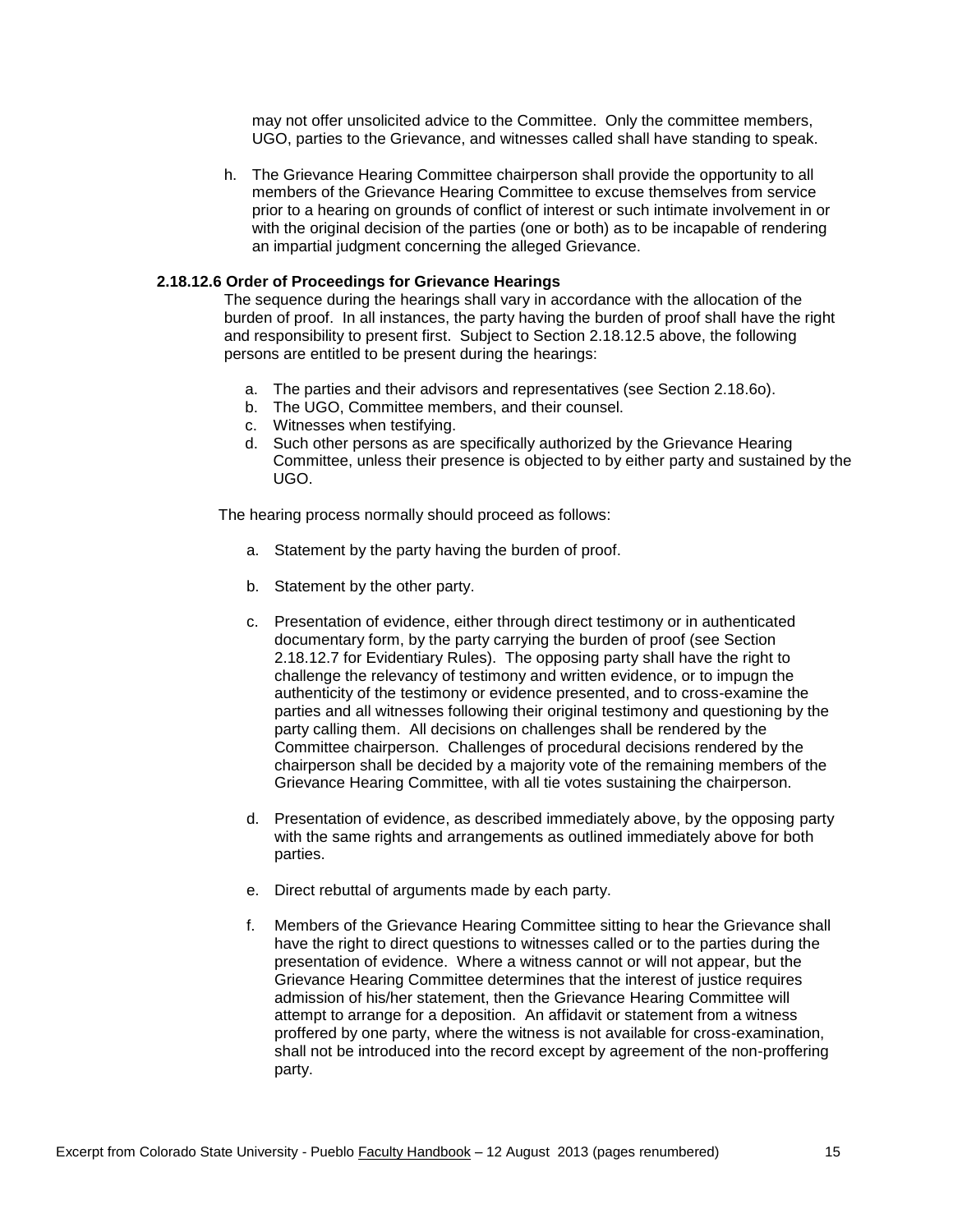- g. Summary arguments by the party having the burden of proof, followed by summary arguments of the opposing party.
- h. The members of the Grievance Hearing Committee shall have the authority to direct any further questions to either or both parties following argument and summary, to schedule further hearings to develop points not yet clarified or call additional witnesses requested by the Grievance Hearing Committee if the Committee feels the need to do so. A decision to require further hearings shall be made by the majority vote of the Committee, and such decision shall be announced by the Committee chairperson to the parties with instructions as to the points of evidence or argument requiring further clarification.

## **2.18.12.7 Evidentiary Rules for Grievance Hearings**

The following rules shall apply in all hearings before a Grievance Hearing Committee:

- a. It shall be the responsibility of the party seeking to introduce the evidence to demonstrate to the satisfaction of the Committee the pertinence, legitimacy, authenticity and relevance of the evidence presented.
- b. Witnesses called to testify shall have direct and personal knowledge of the points attested to and shall be subject to challenge on the ground that they lack such knowledge. Parties seeking to introduce the testimony of witnesses shall first establish the foundation for (access to pertinent evidence) and the relevancy of the testimony of witnesses.
- c. Either party also may object during the questioning or cross questioning of witnesses to the relevancy of the line of questioning pursued. In such an event, the questioner shall show the relevance of the questioning to the Grievance to the satisfaction of the Committee. All hearings shall be recorded and upon request either party shall have the right to a copy of the record.
- d. Communications and documents prepared and produced solely in connection with the Mediation process shall not be admissible at the Hearing.
- e. The UM for a specific case cannot attend or be called as a witness in a grievance hearing for that case.
- f. In cases involving allegations of unlawful harassment, discrimination, or retaliation, the Grievance Hearing Committee shall review the investigative report of the Director of AA/EEO, and shall give strong deference to the findings and recommendations contained therein.
- g. No offer of settlement of a grievance by either party to the grievance will be admissible as evidence in later grievance proceedings or elsewhere.
- h. No settlement of a grievance will constitute a binding precedent in settlement of similar grievances, unless otherwise agreed.

# **2.18.12.8 Grievance Hearing Committee Decision**

a. Following the hearing, the Grievance Hearing Committee shall retire for the purpose of discussion, conference, and decision. These deliberations shall remain confidential to the full extent permitted by law. The Grievance Hearing Committee shall not substitute its judgment on the substantive merits of the decision which is the basis of the Grievance but will review the decision or action of the Responsible Individual solely to determine whether the action is unfair, unreasonable, arbitrary,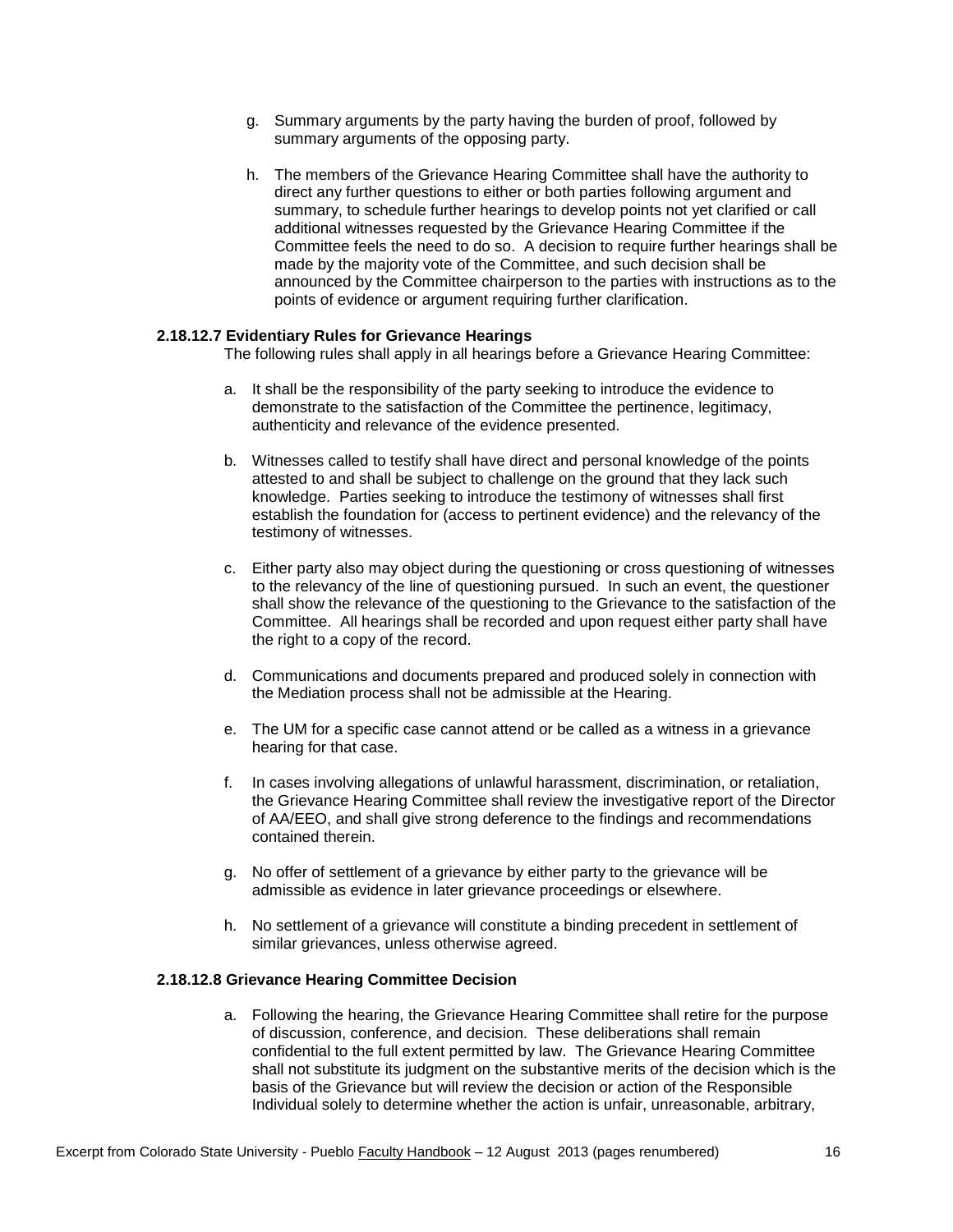capricious, or discriminatory, and/or is contrary to normal administrative procedures as described in the Faculty Handbook and/or violates academic freedom.

- b. When a majority decision has been attained, the Committee chairperson shall have the responsibility to oversee the formulation of a written statement of the decision that summarizes the relevant evidence and explains the reasoning that supports the decision. It also shall state specifically any action necessitated by the decision and identify any proposed relief to be provided. Should the Committee chairperson not concur in the majority decision, the members of the majority shall choose from among their number a person to oversee the formulation of the written statement of the decision.
- c. In all cases, the written decision of the Committee shall be rendered within ten (10) working days of the adjournment for discussion and conference. Dissenting opinions, if any, shall follow the same guidelines and shall be rendered within the same time limits. The Committee chairperson shall transmit the written decision(s) of the Committee to the UGO.
- d. The UGO shall notify both parties when a written decision has been rendered. Within two (2) working days after notice of a decision has been given, the UGO shall announce the decision to both parties. Written copies of the decision or decisions shall be provided to the parties and to the immediate supervisor of the Responsible Individual for administrative review.
- e. Upon request, any party to the conflict is entitled at no cost to a copy of all written or documentary evidence introduced at the hearing.

#### **2.18.12.9 Administrative Review and Approval**

Decisions of the Grievance Hearing Committee adverse to the Grievant are final unless the Grievant chooses to appeal the committee decision. All other decisions of the Grievance Hearing Committee must be reviewed and approved by the Provost and President before they become final, unless the Provost or the President is a party to the Grievance. If the Provost is a party to the Grievance, but the President is not, the review shall be made only by the President. If the President is a party to the Grievance, the review shall be made only by the Board.

#### **2.18.12.9.1 Provost Review and Recommendation**

The Provost shall consider the written decision of the Grievance Hearing Committee concerning a Grievance only on the basis of the record accumulated to that point, together with an appeal, if any, by the Grievant. An appeal by the Grievant must be submitted to the Provost within five (5) working days after receipt of the written decision of the Grievance Hearing Committee and must provide reasons for the appeal. Failure of the Grievant to file an appeal within this period shall constitute acceptance of the Grievance Hearing Committee decision. No party may introduce new substantive issues for the Provost's review. The Provost shall overturn a decision of the Grievance Hearing Committee only if there is a finding that the decision of the Grievance Hearing Committee was unfair, unreasonable, arbitrary, capricious, or discriminatory.

Within ten (10) working days of receipt of an appeal from the Grievant, if any, and no later than fifteen (15) working days of receipt of the written Grievance Hearing Committee decision, the Provost shall respond by providing to all parties to the Grievance, members of the Grievance Hearing Committee and the UGO a written statement of the decision rendered with a summary of relevant evidence and the reasoning that sustains the decision. A decision to reject the Grievance Hearing Committee's decision shall be based upon a determination that the decision was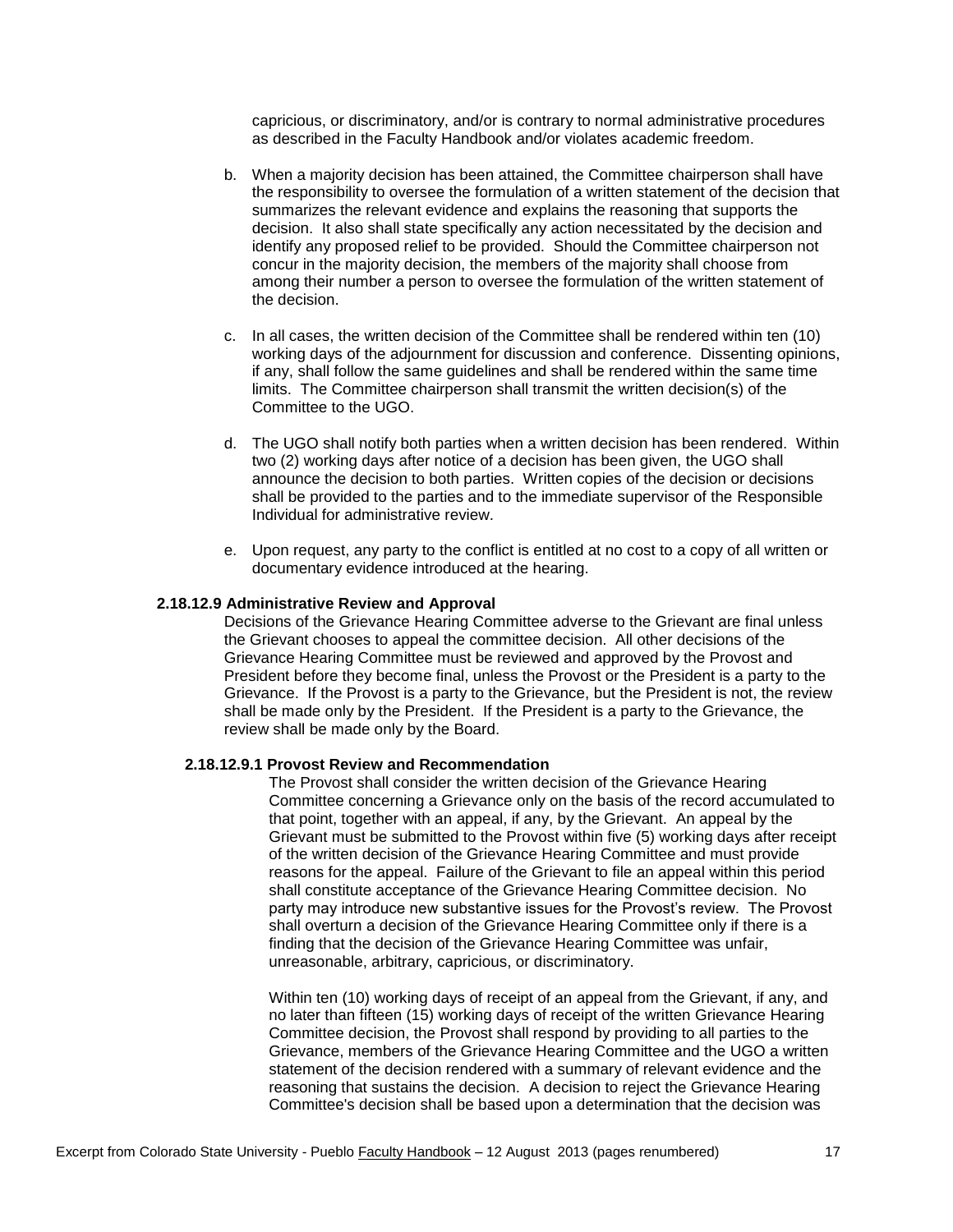unfair, unreasonable, arbitrary, capricious, or discriminatory. The Provost shall issue a written statement of the decision, complete with a recounting or summary of the pertinent evidence, a recitation of the relevant policy or policies, and an explanation of the reasoning behind the refusal to accept the Grievance Hearing Committee decision.

## **2.18.12.9.2 Presidential Review and Action**

a. The President shall consider the written decision of the Grievance Hearing Committee and the Provost (unless the latter was a party to the Grievance) and any appeals by the Grievant. An appeal by the Grievant must be submitted to the President within five (5) working days after receipt of the written statement from the Provost (or the written decision of the Grievance Hearing Committee if the Provost was a party to the Grievance) and must provide reasons for the appeal. Failure of the Grievant to file an appeal within this period shall constitute acceptance of the decision of the Provost (or the decision of the Grievance Hearing Committee if the Provost was a party to the Grievance). Appeals to the President shall include a written summary of the basis for the appeal, not to exceed two (2) pages, and include copies of the Complaint, the original decision upon which the Grievance was based, the decision of the Grievance Hearing Committee, and all administrative decisions made with respect to the decision of the Grievance Hearing Committee. The UGO shall assist the Grievant in obtaining any such documentation, if necessary.

Appropriate action by the President refers to the President's decision to accept or reject the decision of the Provost (or Grievance Hearing Committee if the Provost was a party to the Grievance).

- i. A decision to accept a Grievance Hearing Committee decision in favor of a Grievant shall require that the President issue the appropriate instructions through the administrative chain leading to the administrator with whom the grievance initially was filed to make the appropriate redress of the grievance.
- ii. A decision to accept the Grievance Hearing Committee's decision against the Grievant shall require a statement to that effect.
- iii. A decision to reject the Grievance Hearing Committee's decision shall be based upon a determination that the decision was unfair, unreasonable, arbitrary, capricious, or discriminatory. The President shall issue a written statement of the decision, complete with a recounting or summary of the pertinent evidence, a recitation of the relevant policy or policies, and an explanation of the reasoning behind the refusal to accept the Grievance Hearing Committee decision. To provide redress in cases where the Presidential decision favors the Grievant, the President shall issue the appropriate instructions through the administrative chain leading to the administrator with whom the grievance initially was filed.
- b. The President shall issue a decision to all parties, members of the Grievance Hearing Committee and the UGO within fifteen (15) working days after receipt of all relevant material. Except as set forth below, the decision of the President is final:
	- i. Appellate review of a dismissal decision for tenured or probationary faculty may be sought before the Board of Governors of the Colorado State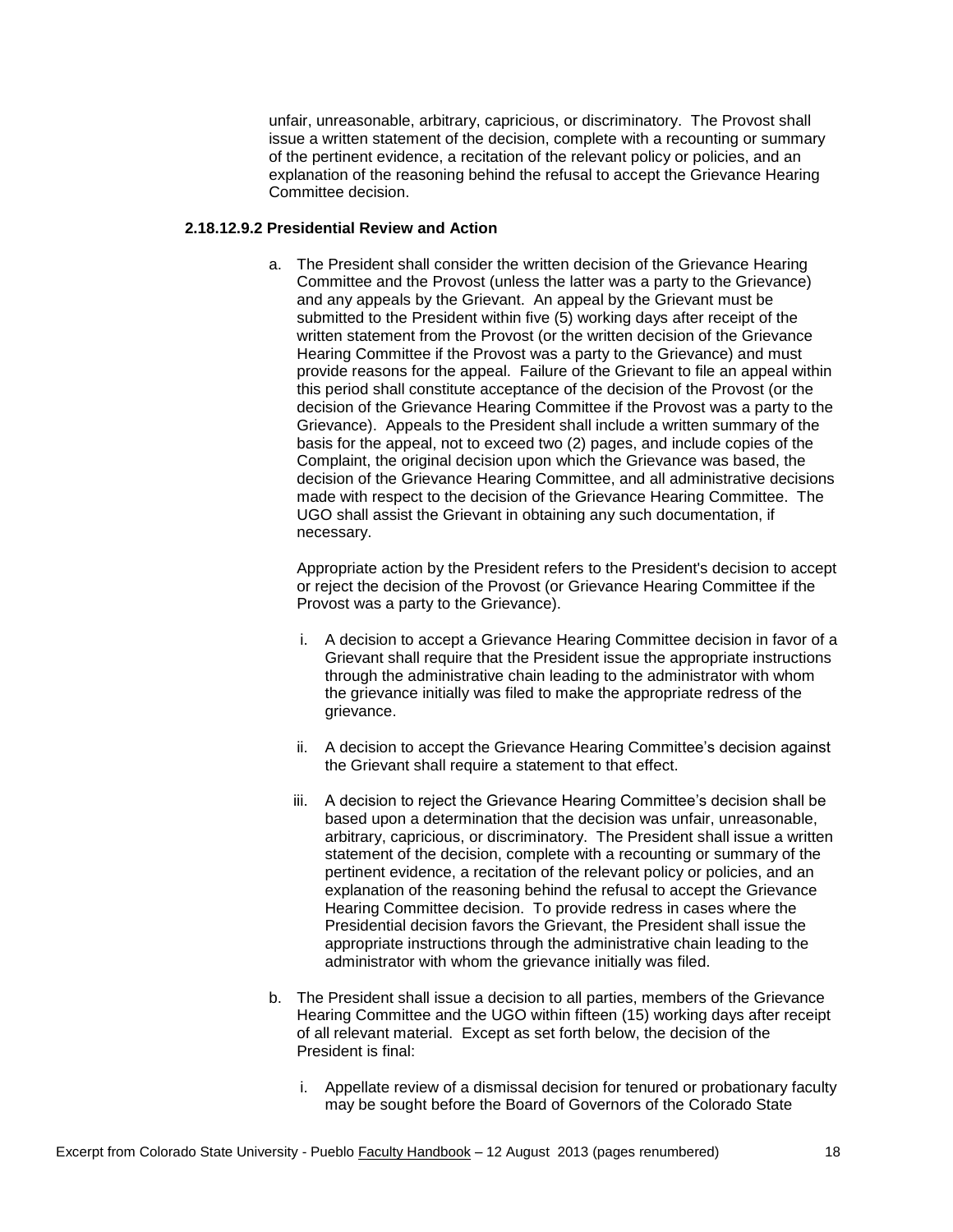University System in accordance with the Dismissal Policy in Section 2.17.4.

- ii. Appellate review of a termination decision for tenured or probationary faculty for reasons of prolonged mental or physical illness may be sought before the Board of Governors of the Colorado State University System in accordance with the Termination Policy in Section 2.17.6.2.
- iii. Appellate review of a termination decision for tenured faculty for reasons of reduction of force for reasons of financial exigency may be sought before the Board of Governors of the Colorado State University System in accordance with the Termination Policy in Section 2.17.6.3.3.

## **2.18.12.9.3 Appeals Process in Cases Involving the President as a Party to the Grievance or in Cases Involving Dismissal/Termination of a Tenured or Probationary Faculty Member**

If the President was a party to the Grievance, or if the President recommends dismissal or termination of a tenured or probationary faculty member, the Grievant may submit an appeal to the CSU System Board of Governors (Board).

An appeal to the Board must be made in accordance with the then existing Review Policy of the Board. Copies of this Policy may be obtained either from the UGO or the Executive Secretary of the Board. The Review Policy describes Board review requirements for submission of written statements and the process by which the Board conducts its review and makes its decisions. The faculty member should refer to the Review Policy in its entirety for a complete understanding of the Board's requirements for review of dismissal decisions.

Board decisions in favor of the Grievant shall include an appropriate remedy for the Grievance, whether through special Board action or in the form of instruction for appropriate administrative relief. Decisions by the Board, whether to approve or disapprove recommendations by the Grievance Hearing Committee or to sustain or reject appeals made by Grievant, are final.

#### **2.18.12.9.4 Procedural Violations of Grievance Hearing proceedings**

Allegations that specific provisions of this Grievance Policy were violated during Grievance Hearing proceedings shall not constitute grounds for a grievance under the provisions of Section 2.18, but shall receive due consideration at the appeal level. The sole exception to this provision shall be violations of the confidentiality provisions in Section 2.18.16, which shall be grievable.

## **2.18.13 University Grievance Officer**

The UGO is responsible for coordinating and facilitating the activities of the UMs, the Grievance Panel, and the Grievance Hearing Committees (see Sections 2.18.11 and 2.18.14). The UGO also assures that the procedures herein established are followed reasonably and accurately and decides procedural issues as set forth herein. Any departure from these procedures shall occur only with the written approval of the UGO.

#### **2.18.13.1 Selection, Qualifications, and Term of the University Grievance Officer**

The UGO shall be a tenured, full-time member of the academic faculty with at least the rank of associate professor and shall have no administrative duties (see Section 2.18.6a) throughout the term of service. The term of office shall be three (3) consecutive one (1) year appointments of July 1 – June 30. There is no limit to the number of terms a UGO may serve.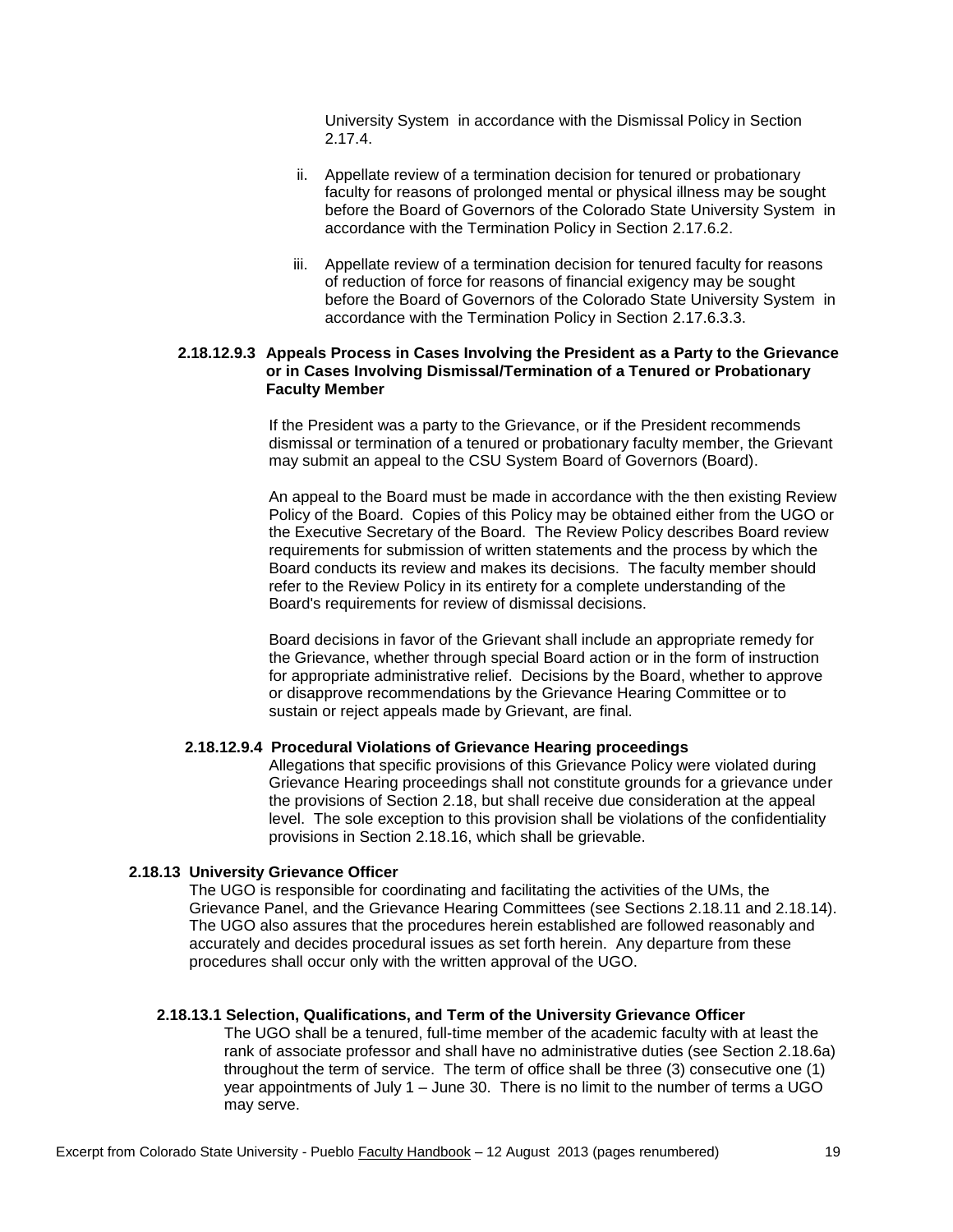The UGO shall be evaluated on an annual basis throughout the three-year term. In October of each year of the three-year term, the Executive Committee of Faculty Senate and the Provost shall evaluate the UGO's performance. At the end of the first year and second year appointments of the three-year term, continuation of the term of the UGO into the subsequent one-year appointment shall require approval by a majority vote of the Executive Committee of Faculty Senate and separate approval by the Provost.

In October of the third year appointment of the three-year term of a UGO, the Committee on Shared Governance shall solicit nominations for UGO. Nominations must be approved by a majority vote of the Faculty Senate. When at least two nominations have received this approval, the names will be submitted to the President through the Provost. The President will select the UGO during the second week of February and the UGO will take office on the following July 1. The UGO will provide administrative reports to the Provost and the Faculty Senate.

If the position of UGO becomes vacant before the expiration of the three-year term, the Grievance Panel shall recommend an interim appointment to the President, through the Provost, to serve until a confirmed UGO, selected the following February through the procedure specified in the previous paragraph, takes office on July 1. During the interim appointment, the Interim UGO shall serve all the duties of the UGO as specified in Section 2.18.13.4. Whenever possible, an individual appointed as an Interim UGO should have prior experience with the Grievance Procedure either as an UGO or as a member of the Grievance Panel, and should be provided with release time or other compensation commensurate with the duties to be performed.

## **2.18.13.2 Oversight of the University Grievance Officer**

The UGO shall be responsible to the Grievance Panel (see Section 2.18.14.1) which shall be authorized to adopt procedural guidelines necessary to implement provisions of Section 2.18 as well as to assure that the UGO meets his or her responsibilities under Section 2.18.13.4.

### **2.18.13.3 Service of the University Grievance Officer**

The UGO shall be appointed part-time, depending upon the work load, with a minimum appointment fraction of 0.25. The appointment fraction and associated funds shall be negotiated at least annually among the UGO, the Provost, and the UGO's department head and may be reviewed as necessary during the year. Adequate secretarial and expense support shall be provided by the Provost.

#### **2.18.13.4 Duties of the University Grievance Officer**

The UGO shall be responsible for:

- a. Maintaining a record of actions taken with the Grievance process.
- b. Coordinating and facilitating the activities of the Grievance Panel by maintaining the records of the Panel, scheduling all meetings of the Panel for informational and organizational purposes, scheduling meetings of its Grievance Hearing Committees, calling individuals to appear before the Grievance Hearing Committees, and establishing the rotation order for service by the members of the Grievance Panel on Grievance Hearing Committees.
- c. Overseeing the grievance procedures, review processes, and mediation system hereby established to insure its effectiveness and to prepare reports to the Grievance Panel, including recommendations for improving the system.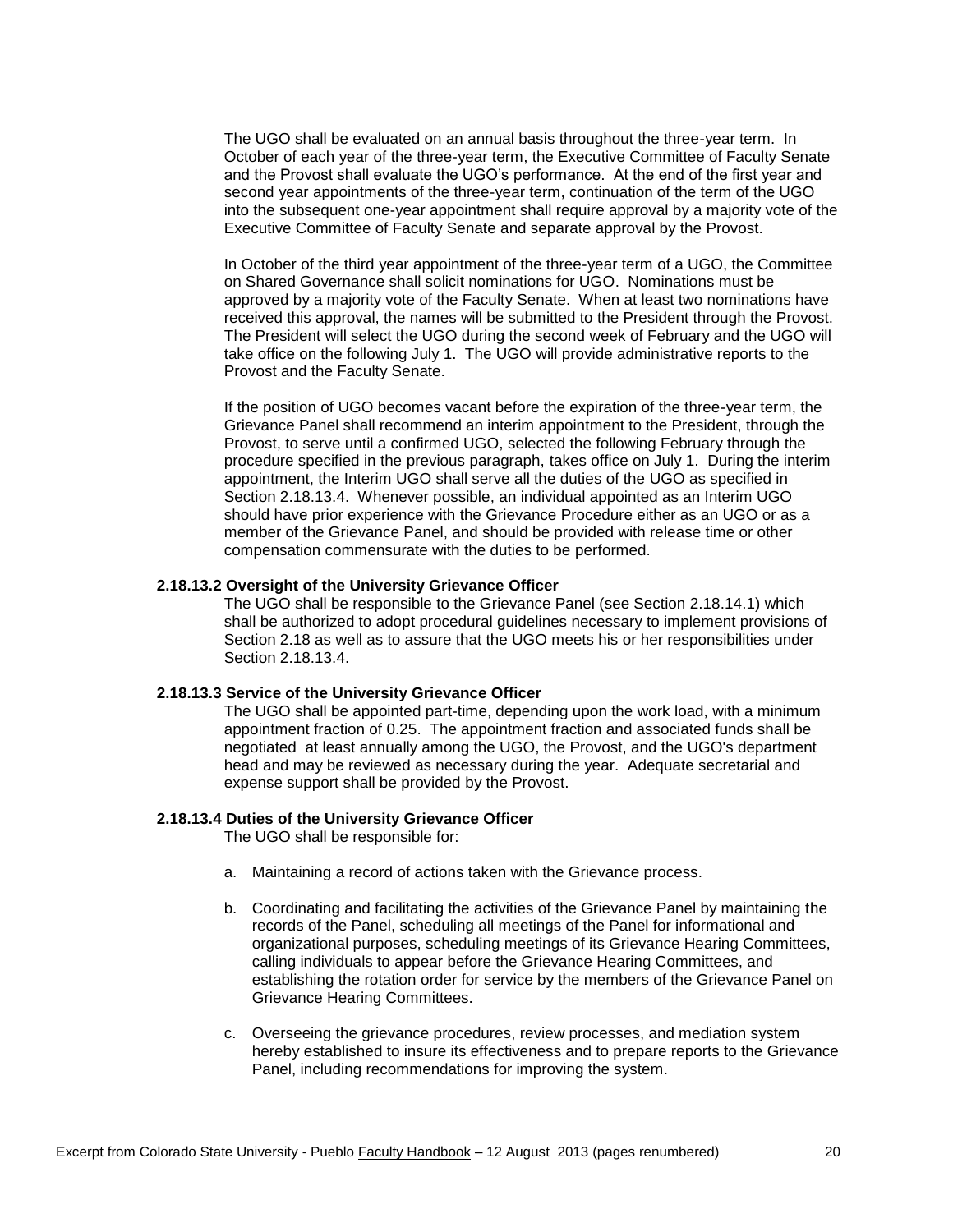- d. Assuring that academic faculty members are familiar with the provisions, components, purposes, and procedures of the Grievance Procedures, review processes, and mediation system.
- e. Making recommendations to the Committee regarding guidelines for the Committee to operate under pursuant to Section 2.18.
- f. Advising potential and active parties to a Grievance of their prospects for sustaining a Grievance, including their responsibilities for following the procedural rules of Section 2.18.12.
- g. Facilitating the conduct of Hearings and decision.
- h. Preparing, in consultation with the Grievance Panel, an annual report which summarizes activities and recommendations during the previous year each June for the Faculty Senate.
- i. Maintaining and updating the list of UMs.
- j. Appointing appropriate UMs to mediate grievable conflicts involving academic faculty members.

# **2.18.13.5 Temporary Special University Grievance Officer**

In the event of a conflict of interest by the UGO in a Grievance, or in the event that the UGO becomes a Grievant or requests to be recused, the Provost shall appoint, with the approval of the Grievance Panel and the President, a Special UGO for that Grievance. The Special UGO shall have all the duties herein of the UGO for the duration of the specific Grievance for which he or she is appointed, but only for that specific Grievance. Whenever possible, an individual appointed as a Special UGO should have prior experience with the Grievance Procedure either as an UGO or as a member of the Grievance Panel, and should be provided with release time or other compensation commensurate with the special duties to be performed. The Provost may extend time limits as necessary until the Special UGO has been appointed.

### **2.18.14 Grievance Panel and Grievance Hearing Committees**

#### **2.18.14.1 Grievance Panel**

The Grievance Panel shall be a pool of eligible Grievance Hearing Committee members consisting of fifteen (15) tenured academic faculty members with at least one (1) from the Library and two (2) from every other academic unit. No person having administrative duties, as described in Section 2.18.6a, shall be qualified to serve on the Grievance Panel. Individuals serving as members of the Grievance Panel are not permitted to simultaneously serve as University Mediators. Faculty working under a transitional retirement plan are eligible to serve, but faculty on sabbatical leaves are not eligible. See also Section 1.2.5.2 concerning policies for individuals who expect to be fully retired by the end of that academic year and faculty who expect to have a sabbatical leave during the subsequent academic year.

The Grievance Panel shall meet at least once each academic year with University legal counsel to review the Grievance Procedures and Grievance Panel bylaws, with the first such meeting taking place as soon as possible following the appointment of new members to the Grievance Panel.

The Grievance Panel shall operate under a set of bylaws that describes the operating procedures of the Grievance Panel and Grievance Hearing Committees. These bylaws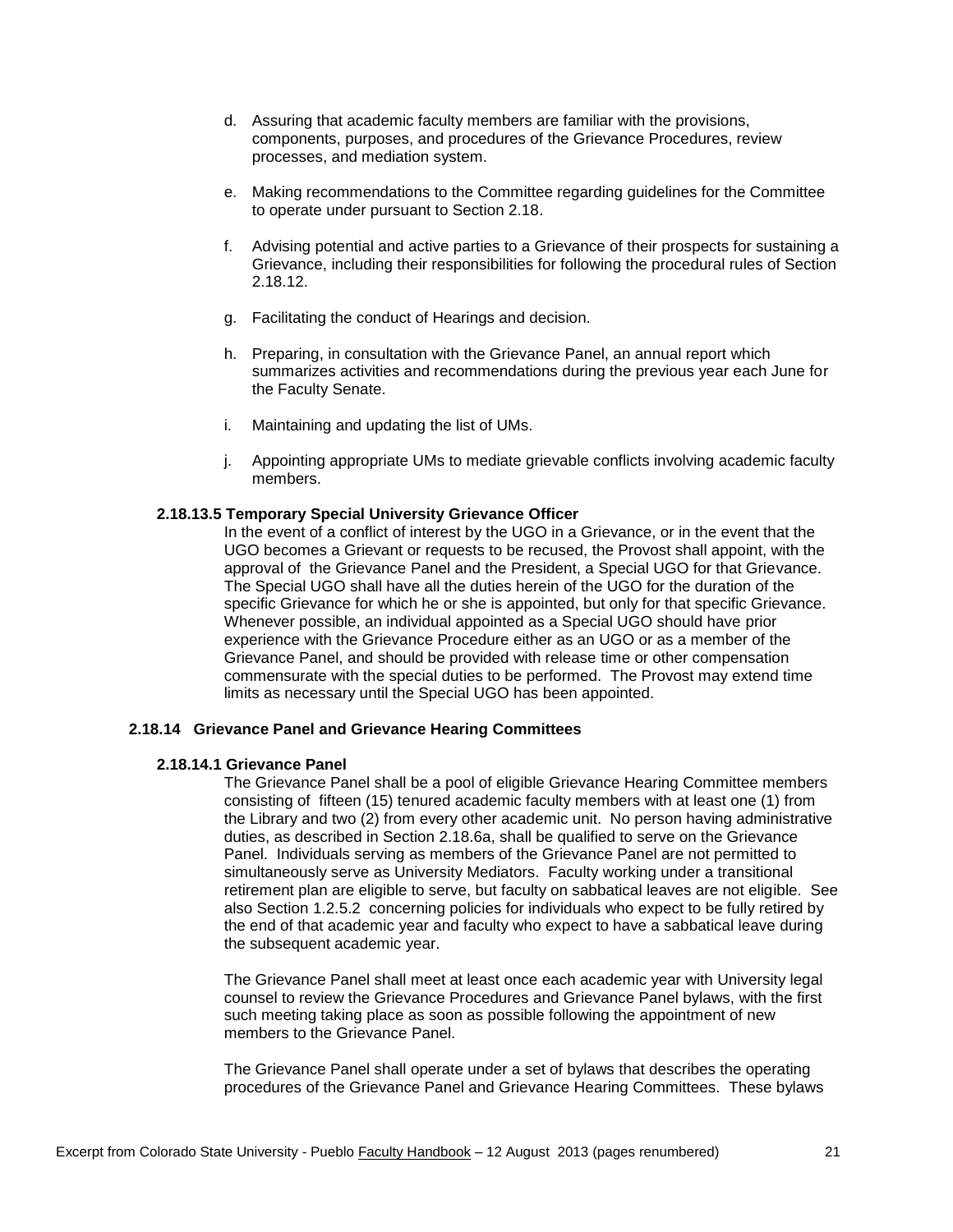shall be prepared by the Grievance Panel in consultation with the UGO, or subcommittee thereof, and shall be reviewed annually and modified as appropriate.

The Grievance Panel in consultations with the UGO shall also be responsible for making recommendation to Faculty Senate and University administration concerning the need for changes in these grievance policies and procedures.

The Grievance Panel shall elect an ad hoc chairperson for each meeting. The UGO shall be an *ex officio* and non-voting member of the Grievance Panel during its meetings.

## **2.18.14.2 Election of Grievance Panel Members**

Faculty serving as representatives of their academic unit to the Grievance Panel shall be elected by the faculty in their academic unit, with new representatives elected no later than the first regular Faculty Senate meeting in the fall semester.

Faculty serving as at-large members of the Grievance Panel shall be elected by the Faculty Senate. Nominations for at-large members shall be solicited by the Committee on Shared Governance; self-nomination shall be permitted. Election of new at-large members on the Grievance Panel members shall take place at the first regular Faculty Senate meeting in the Fall semester. At least one week prior to that meeting, the Chairperson of the Committee on Shared Governance shall circulate the names of all nominees to all members of the faculty in order to provide faculty with an opportunity to provide feedback to their representatives on Faculty Senate concerning the nomination slate.

## **2.18.14.3 Service on the Grievance Panel and Filling of Vacancies**

Service on the Grievance Panel shall be for a three (3) year term, the staggering of terms having been established by lot when the Panel began. Panel members who have served two (2) consecutive terms shall be ineligible for reappointment for a period of two (2) years. When vacancies occur, the Committee on Shared Governance shall fill the vacancy by appointment, in accordance with the constituency of the vacant member within ten (10) working days, unless the vacancy occurs within one (1) month before the regular election. The unexpired term shall then be filled at the next regular election.

# **2.18.14.4 Organization and Functioning of Grievance Hearing Committees and Selection of Chairperson**

The UGO shall establish a rotation schedule for the members of the Grievance Panel to serve on Grievance Hearing Committees which shall consist of five (5) persons. Each Grievance Hearing Committee scheduled to hear a Grievance shall select from its membership a chairperson who shall be a voting member of the Committee, preside over the hearing, maintain orderly procedures, and supervise the preparation of the written decision concerning the Grievance. When the chairperson shall be in the minority in a divided vote, the person who supervises the preparation of the written decision shall serve as the spokesperson for the Grievance Hearing Committee in the event of rejection or appeal of the decision rendered.

If, because of absences or successful challenges, the five members required for Grievance Hearing Committee functioning cannot be attained or maintained, the next succeeding person(s) in the rotation order shall sit to hear the Grievance. If the chairperson shall be challenged and excused, the members sitting to hear the Grievance shall select another from among their number to be chairperson. In the event it is impossible to establish a full Committee from the remaining membership of the Grievance Panel, the parties shall nominate two (2) persons each for every vacant position, and the UGO shall name the replacements from among those names submitted by the parties, subject to further challenge for cause as provided in Section 2.18.12.5b.